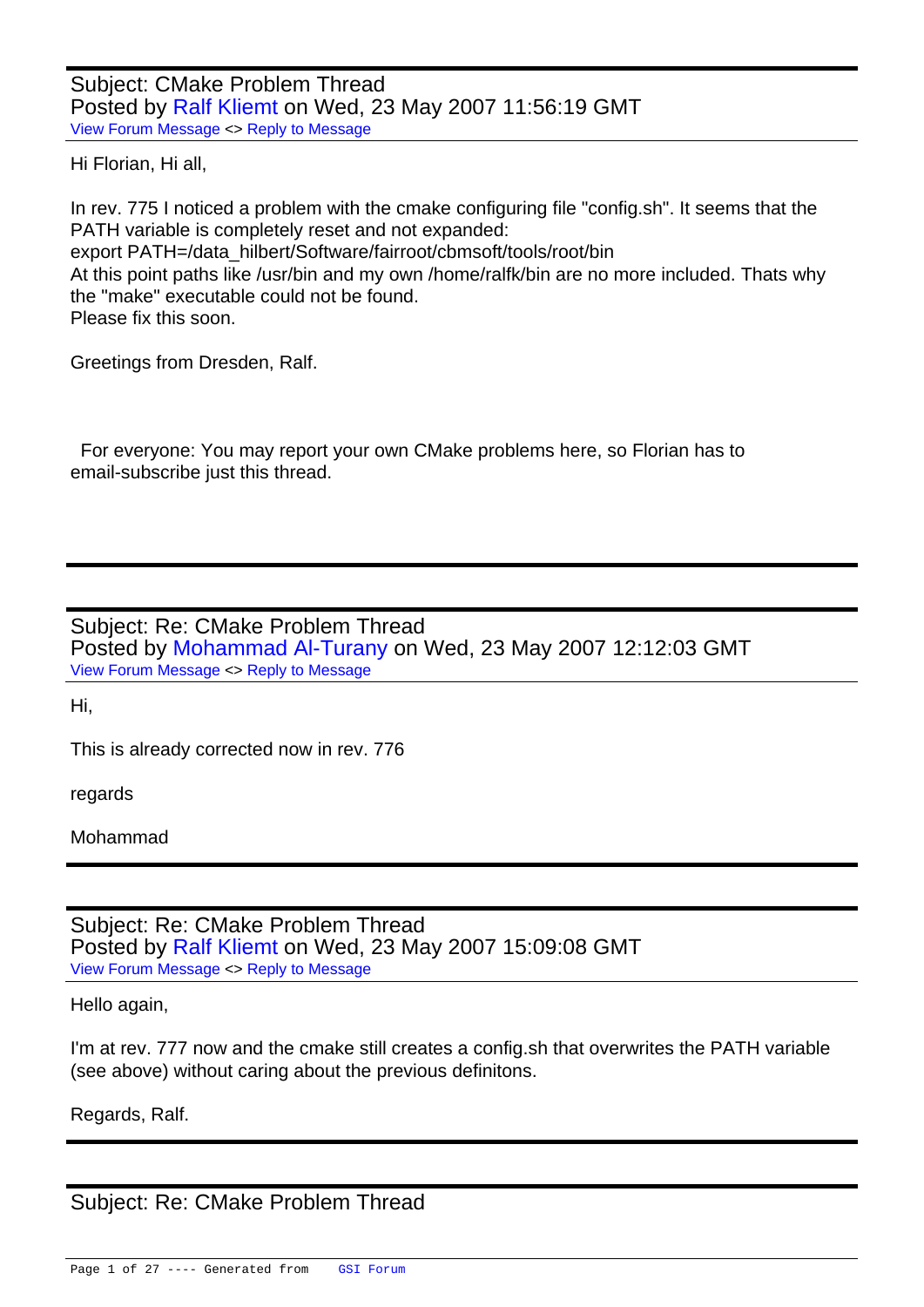Posted by Florian Uhlig on Wed, 23 May 2007 15:53:50 GMT View Forum Message <> Reply to Message

Hi Ralf

[With rev. 778 ever](https://forum.gsi.de/index.php?t=rview&th=1322&goto=4315#msg_4315)yth[ing should be o](https://forum.gsi.de/index.php?t=post&reply_to=4315)kay.

I will suscribe also to this thread that i get the problems from now on directely.

Ciao

Florian

Subject: Re: CMake Problem Thread Posted by StefanoSpataro on Thu, 31 May 2007 10:21:13 GMT View Forum Message <> Reply to Message

Hello,

the cmake [was installed here in](https://forum.gsi.de/index.php?t=usrinfo&id=306) the Gießen cluster

cmake --version -> cmake version 2.4-patch 3

so I started to test it here. First I set the SIMPATH:

export SIMPATH=/d/c0/cbmsoft/ccacbmsoft

I crated a cbuild directory, I moved there, and I type:

spataro@cca04 /home/spataro/cbuild \$ cmake ../pandaroot/

- -- This is an 32 bit machine
- -- You're not using the GSI installation of the external packages.
- -- If any problems occur this can be due to the fact that the macros
- -- were mostly tested at GSI. If you find any problems please contact
- -- f.uhlig@gsi.de
- -- Found root of the simulation software at /d/c0/cbmsoft/ccacbmsoft
- -- Found ROOT version "5.14/00" at "/d/c0/cbmsoft/ccacbmsoft/tools/root"
- -- Found GEANT3: /d/c0/cbmsoft/ccacbmsoft/transport/geant3/lib/tgt\_linux/libgeant321.so
- -- Found PLUTO: /d/c0/cbmsoft/ccacbmsoft/generators/lib
- -- Found Generators: /d/c0/cbmsoft/ccacbmsoft/generators/lib
- -- Found GEANT4: /d/c0/cbmsoft/ccacbmsoft/transport/geant4/lib/Linux-g++
- -- Found GEANT4VMC: /d/c0/cbmsoft/ccacbmsoft/transport/geant4\_vmc/lib/tgt\_linux
- -- Found CLHEP: /d/c0/cbmsoft/ccacbmsoft/cern/clhep/lib
- -- Configuring done
- -- Generating done
- -- Build files have been written to: /home/spataro/cbuild

It seems everything fine. Then I launch the config.sh script:

spataro@cca04 /home/spataro/cbuild \$ . ./config.sh -bash: GEANT4\_DIR-NOTFOUND/env.sh: No such file or directory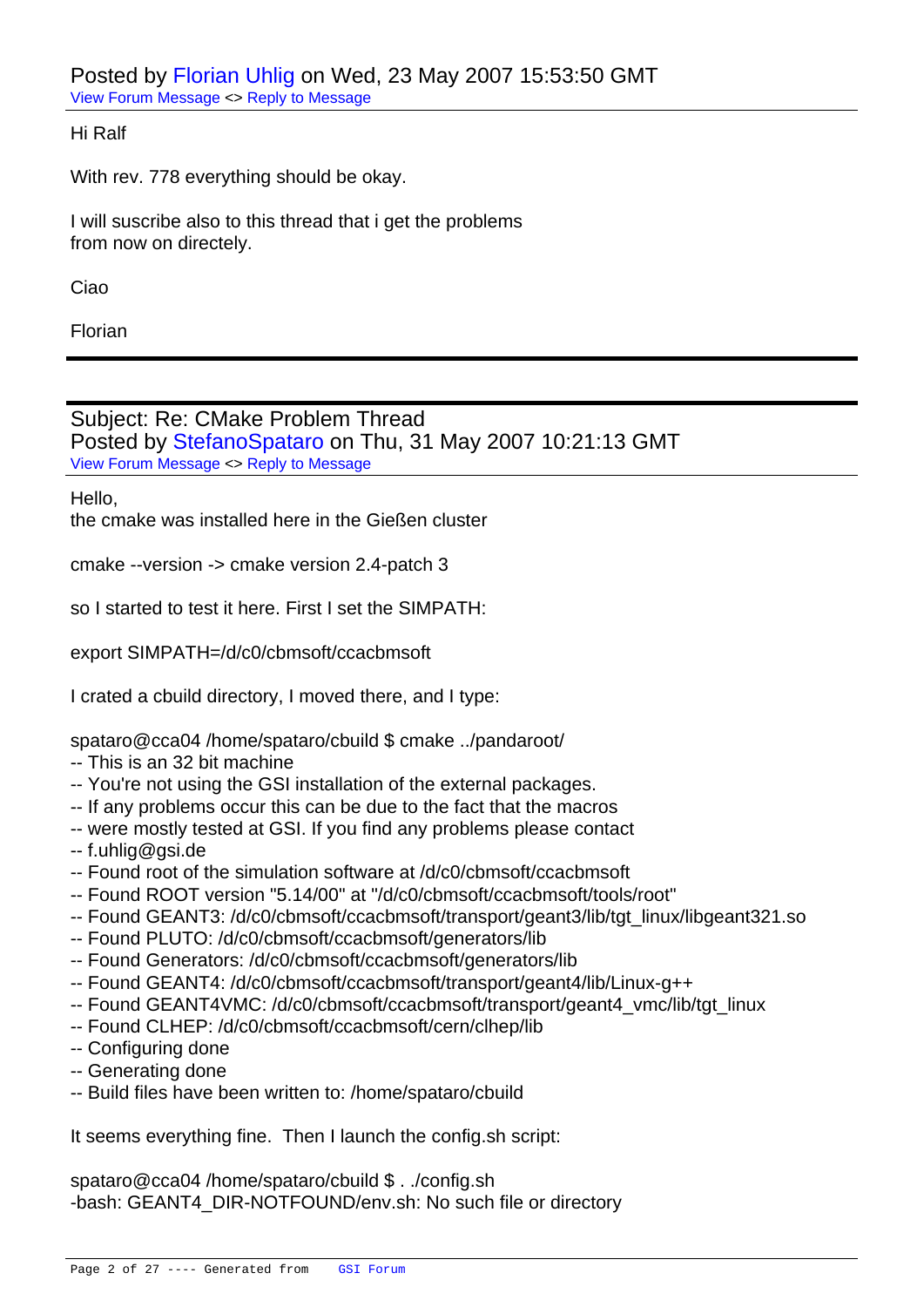Subject: Re: CMake Problem Thread Posted by Florian Uhlig on Thu, 31 May 2007 12:01:44 GMT View Forum Message <> Reply to Message

### Hi Stefano

[Can you please ha](https://forum.gsi.de/index.php?t=rview&th=1322&goto=4393#msg_4393)ve [a look for GEA](https://forum.gsi.de/index.php?t=post&reply_to=4393)NT4\_DIR in the file CMakeCache.txt located in the build directory.

If you find something like GEANT4\_DIR-NOTFOUND please delete this file and run once more cmake.

If the GEANT4\_DIR is after this procedure still not set i have to check the cmake macro.

Ciao

Florian

Subject: Re: CMake Problem Thread Posted by StefanoSpataro on Thu, 31 May 2007 12:12:58 GMT View Forum Message <> Reply to Message

Hi,

I did what y[ou propose without](https://forum.gsi.de/index.php?t=usrinfo&id=306) results. In the config.sh there is still the ". [GEANT4\\_DIR-NO](https://forum.gsi.de/index.php?t=rview&th=1322&goto=4395#msg_4395)TF[OUND/env.sh" l](https://forum.gsi.de/index.php?t=post&reply_to=4395)ine.

export SIMPATH=/d/c0/cbmsoft/ccacbmsoft export ROOTSYS=/d/c0/cbmsoft/ccacbmsoft/tools/root export GEANT4\_LIBRARY\_DIR=/d/c0/cbmsoft/ccacbmsoft/transport/geant4/lib/Linux-g ++ export GEANT4\_INCLUDE\_DIR=/d/c0/cbmsoft/ccacbmsoft/transport/geant4/include:/d/ c0/cbmsoft/ccacbmsoft/transport/geant4/source/interfaces/common/include: /d/c0/cbmsoft/ccacbmsoft/t ransport/geant4/physics\_lists/hadronic/Packaging/include:/d/c0/cbmsoft/c cacbmsoft/transport/geant4/physics\_lists/hadronic/QGSP/include export GEANT4VMC\_INCLUDE\_DIR=/d/c0/cbmsoft/ccacbmsoft/transport/geant4\_vmc/sour ce/global/include:/d/c0/cbmsoft/ccacbmsoft/transport/geant4\_vmc/source/g eometry/include:/d/c0/cbms oft/ccacbmsoft/transport/geant4\_vmc/source/digits+hits/include:/d/c0/cbm soft/ccacbmsoft/transport/geant4\_vmc/source/physics/include:/d/c0/cbmsof t/ccacbmsoft/transport/geant4\_vmc /source/event/include:/d/c0/cbmsoft/ccacbmsoft/transport/geant4\_vmc/sour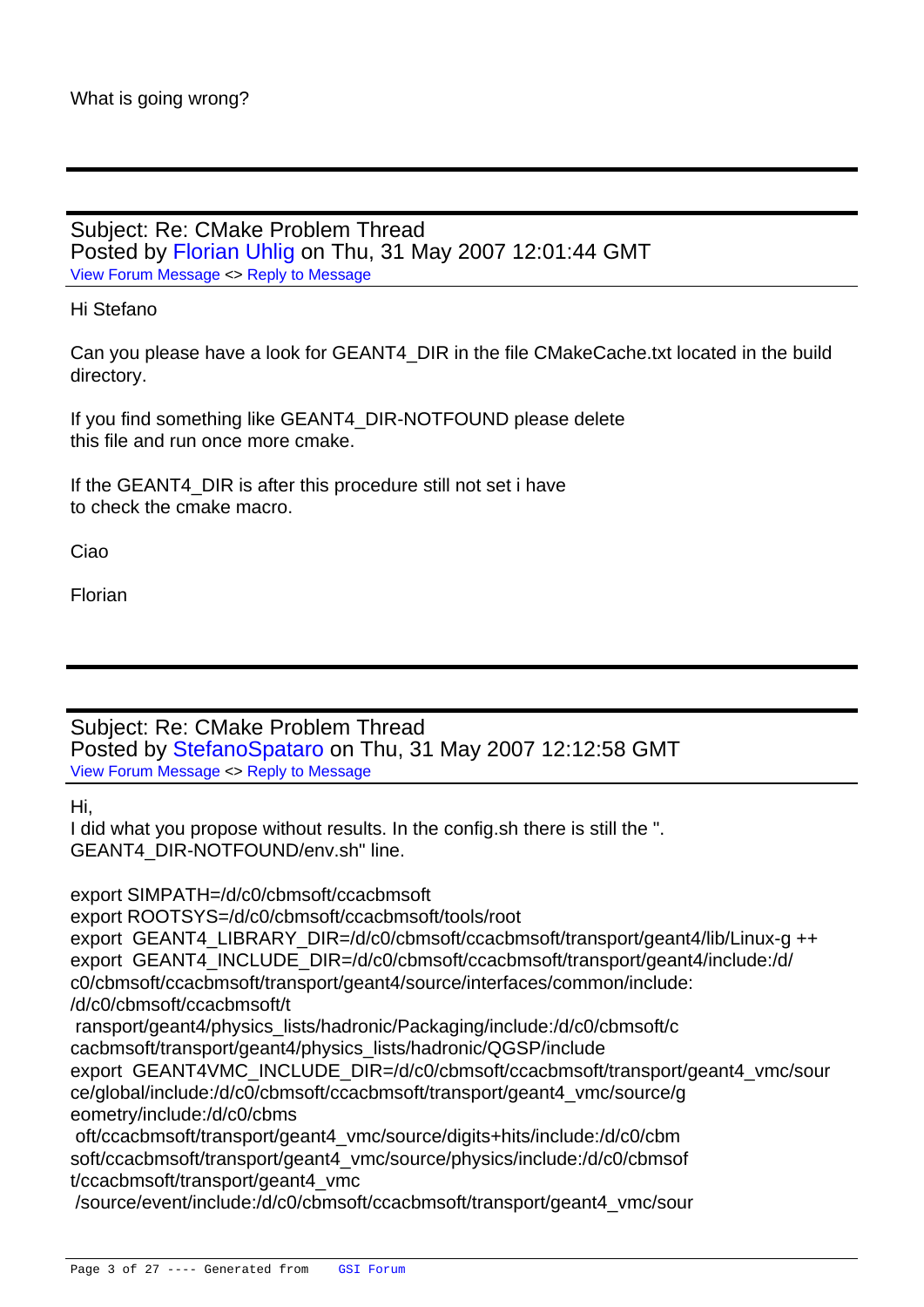ce/run/include:/d/c0/cbmsoft/ccacbmsoft/transport/geant4\_vmc/source/inte rfaces/include:/d/c0/cbmsoft/ccac

 bmsoft/transport/geant4\_vmc/source/visualization/include:/d/c0/cbmsoft/c cacbmsoft/transport/geant4\_vmc/include:/d/c0/cbmsoft/ccacbmsoft/transpor t/vgm/packages/BaseVGM/include:/d

 /c0/cbmsoft/ccacbmsoft/transport/vgm/packages/ClhepVGM/include:/d/c0/cbm soft/ccacbmsoft/transport/vgm/packages/Geant4GM/include:/d/c0/cbmsoft/cc acbmsoft/transport/vgm/packages/R

 ootGM/include:/d/c0/cbmsoft/ccacbmsoft/transport/vgm/packages/VGM/includ e:/d/c0/cbmsoft/ccacbmsoft/transport/vgm/packages/XmlVGM/include export GEANT4VMC\_LIBRARY\_DIR=/d/c0/cbmsoft/ccacbmsoft/transport/geant4\_vmc/lib/ tgt\_linux

export CLHEP\_INCLUDE\_DIR=/d/c0/cbmsoft/ccacbmsoft/cern/clhep/include

export CLHEP\_LIBRARY\_DIR=/d/c0/cbmsoft/ccacbmsoft/cern/clhep/lib

export PLUTO\_LIBRARY\_DIR=/d/c0/cbmsoft/ccacbmsoft/generators/lib

export PLUTO\_INCLUDE\_DIR=/d/c0/cbmsoft/ccacbmsoft/generators/pluto/src

export G3SYS=/d/c0/cbmsoft/ccacbmsoft/transport/geant3

export GEANT3\_INCLUDE\_DIR=/d/c0/cbmsoft/ccacbmsoft/transport/geant3/TGeant3

export GEANT3\_LIBRARY\_DIR=/d/c0/cbmsoft/ccacbmsoft/transport/geant3/lib/tgt\_lin ux

export ROOT\_LIBRARY\_DIR=/d/c0/cbmsoft/ccacbmsoft/tools/root/lib

export ROOT\_INCLUDE\_DIR=/d/c0/cbmsoft/ccacbmsoft/tools/root/include

export VMCWORKDIR=/home/spataro/pandaroot

export CBMLIBDIR=/home/spataro/cbuild/lib

export LD\_LIBRARY\_PATH=/usr/lib:/usr/X11R6/lib:/home/spataro/cbuild/lib:/d/c0/c

bmsoft/ccacbmsoft/tools/root/lib:/d/c0/cbmsoft/ccacbmsoft/transport/gean

t3/lib/tgt\_linux:/d/c0/cbm

soft/ccacbmsoft/generators/lib:/d/c0/cbmsoft/ccacbmsoft/generators/lib:/

d/c0/cbmsoft/ccacbmsoft/transport/geant4/lib/Linux-g++:/d/c0/cbmsoft/cca cbmsoft/transport/geant4\_vmc/lib/

 tgt\_linux:/d/c0/cbmsoft/ccacbmsoft/transport/vgm.2.08.04/lib/Linux-g++:/ d/c0/cbmsoft/ccacbmsoft/cern/clhep/lib

export USE\_VGM=1

export PATH=/d/c0/cbmsoft/ccacbmsoft/tools/root/bin:/d/c0/cbmsoft/ccacbmsoft/to ols/root/bin:/d/c0/cbmsoft/ccacbmsoft/tools/root/bin:/d/c0/cbmsoft/ccacb msoft/tools/root/bin:/d/c0

 /cbmsoft/ccacbmsoft/tools/root/bin:/d/c0/cbmsoft/ccacbmsoft/tools/root/b in:/d/c0/cernsoft/root\_ver/root\_v5.10.00/bin:/usr/local/bin:/usr/bin:/bi n:/opt/bin:/usr/i686-pc-linux-gnu

 /gcc-bin/4.1.1:/opt/blackdown-jdk-1.4.2.03/bin:/opt/blackdown-jdk-1.4.2. 03/jre/bin:/usr/kde/3.5/bin:/usr/qt/3/bin:/usr/kde/3.3/bin:/opt/firebird /bin:/usr/games/bin . GEANT4\_DIR-NOTFOUND/env.sh

Subject: Re: CMake Problem Thread Posted by Florian Uhlig on Thu, 31 May 2007 13:34:31 GMT View Forum Message <> Reply to Message

## Hi Stefano

[I found the problem](https://forum.gsi.de/index.php?t=rview&th=1322&goto=4398#msg_4398). [cmake is looking](https://forum.gsi.de/index.php?t=post&reply_to=4398) in the GEANT4 directory for a file env.sh which contains all the seetings used for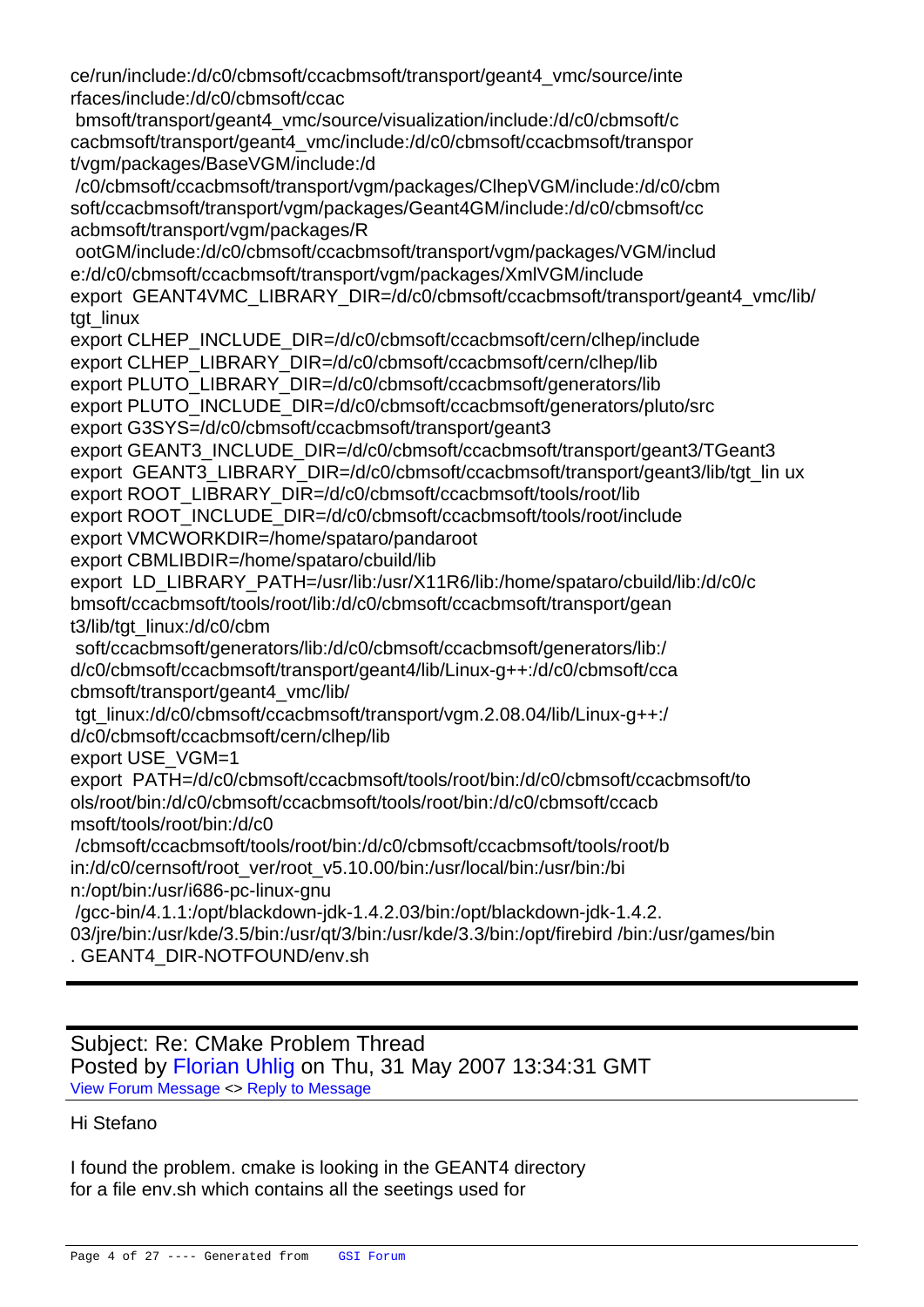building GEANT4. If you use the tarball from GSI this file should be in that directory. If you have installed GEANT4 on your own than you should look in the following subdirectory for this file .config/bin/Linux-g++. Please copy this file to the GEANT4 directory and the everything should work.

Ciao

Florian

Subject: Re: CMake Problem Thread Posted by StefanoSpataro on Thu, 31 May 2007 14:09:35 GMT View Forum Message <> Reply to Message

Hi,

I solved the [problem as you sug](https://forum.gsi.de/index.php?t=usrinfo&id=306)gested, I copied the file geant4.8.2/source/env.sh in geant4.8.2 [.](https://forum.gsi.de/index.php?t=rview&th=1322&goto=4399#msg_4399)

In each case I installed the external packages from the tar ball, so I have no idea on why the env.sh was not at the correct position.

Now it is compiling...

Subject: Re: CMake Problem Thread Posted by Florian Uhlig on Thu, 31 May 2007 14:45:18 GMT View Forum Message <> Reply to Message

Hi Stefano

[Nice that this solve](https://forum.gsi.de/index.php?t=rview&th=1322&goto=4400#msg_4400)d [the problem.](https://forum.gsi.de/index.php?t=post&reply_to=4400)

Ciao

Florian

Subject: Re: CMake Problem Thread Posted by Ralf Kliemt on Wed, 13 Jun 2007 14:42:33 GMT View Forum Message <> Reply to Message

Hi Florian, hi Mohammed,

[In the Rev. 880 the](https://forum.gsi.de/index.php?t=rview&th=1322&goto=4475#msg_4475)re [is some trouble](https://forum.gsi.de/index.php?t=post&reply_to=4475) with the cmake functionality:

CMake Error: Error in cmake code at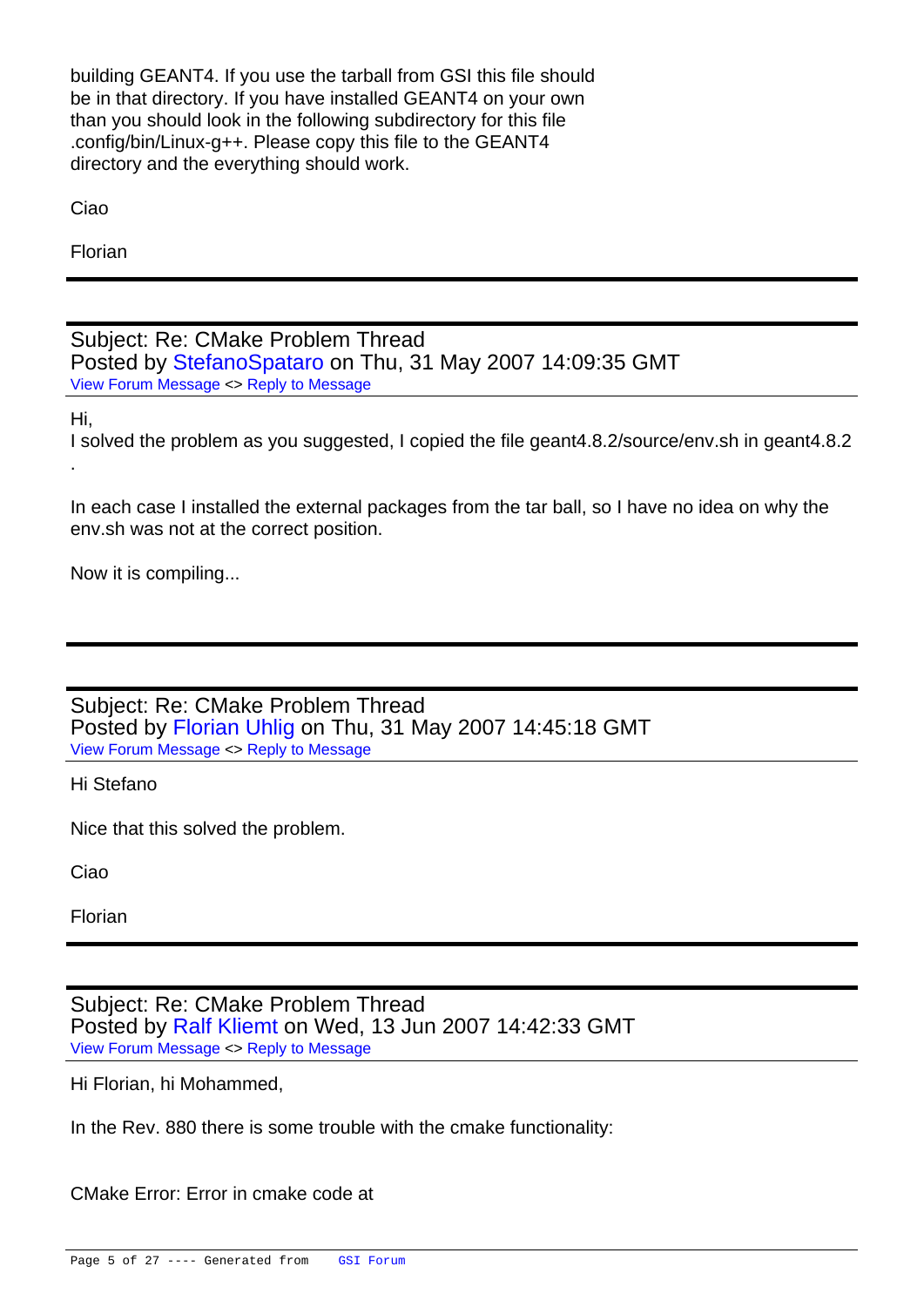/home/ralfk/Pandaroot/pandaroot/base/CMakeLists.txt:72:

SET\_TARGET\_PROPERTIES called with illegal arguments, maybe missing a PROPERTIES specifier?

Current CMake stack: /home/ralfk/Pandaroot/pandaroot/base/CMakeLists.txt

CMake Error: Error in cmake code at

/home/ralfk/Pandaroot/pandaroot/geobase/CMakeLists.txt:79:

SET TARGET PROPERTIES called with illegal arguments, maybe missing a PROPERTIES specifier?

Current CMake stack: /home/ralfk/Pandaroot/pandaroot/geobase/CMakeLists.txt

CMake Error: Error in cmake code at

/home/ralfk/Pandaroot/pandaroot/parbase/CMakeLists.txt:53:

SET\_TARGET\_PROPERTIES called with illegal arguments, maybe missing a PROPERTIES specifier?

Current CMake stack: /home/ralfk/Pandaroot/pandaroot/parbase/CMakeLists.txt

CMake Error: Error in cmake code at

/home/ralfk/Pandaroot/pandaroot/generators/CMakeLists.txt:49:

SET\_TARGET\_PROPERTIES called with illegal arguments, maybe missing a PROPERTIES specifier?

Current CMake stack: /home/ralfk/Pandaroot/pandaroot/generators/CMakeLists.txt CMake Error: Error in cmake code at

/home/ralfk/Pandaroot/pandaroot/cbmg4/CMakeLists.txt:43:

SET\_TARGET\_PROPERTIES called with illegal arguments, maybe missing a PROPERTIES specifier?

Current CMake stack: /home/ralfk/Pandaroot/pandaroot/cbmg4/CMakeLists.txt

Kind regards, Ralf.

Subject: Re: CMake Problem Thread Posted by Florian Uhlig on Wed, 13 Jun 2007 15:05:33 GMT View Forum Message <> Reply to Message

Hi Ralf

[Sorry about that. I](https://forum.gsi.de/index.php?t=rview&th=1322&goto=4477#msg_4477) ch[anged some thin](https://forum.gsi.de/index.php?t=post&reply_to=4477)gs in CbmRoot, which have influence also on PandaRoot. Give me some minutes to fix this.

I will write when this is done.

Ciao

Florian

# Subject: Re: CMake Problem Thread Posted by Florian Uhlig on Wed, 13 Jun 2007 15:13:40 GMT View Forum Message <> Reply to Message

Hi Ralf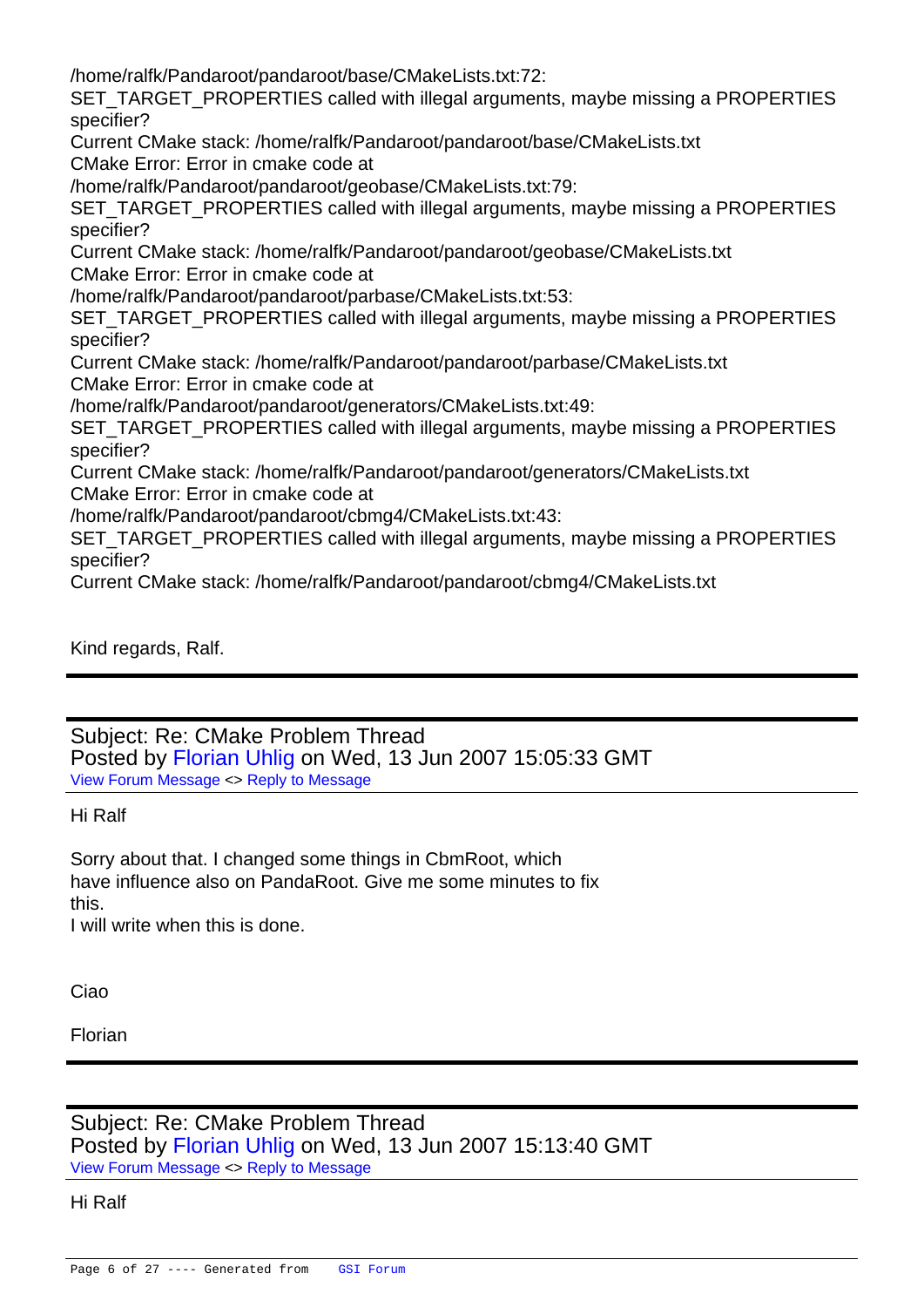The problem is fixed. You can build PandaRoot again. Hope the delay gives you some time for a coffee.

Ciao

Florian

Subject: Re: CMake Problem Thread Posted by StefanoSpataro on Thu, 14 Jun 2007 09:36:41 GMT View Forum Message <> Reply to Message

Hello,

I have still t[his problem here in](https://forum.gsi.de/index.php?t=usrinfo&id=306) Gießen. [What's wrong with](https://forum.gsi.de/index.php?t=rview&th=1322&goto=4484#msg_4484) m[e?](https://forum.gsi.de/index.php?t=post&reply_to=4484)

spataro@cca04 /home/spataro/cbuild \$ cmake ../pandaroot/

- -- Check for working C compiler: gcc
- -- Check for working C compiler: gcc -- works
- -- Check size of void\*
- -- Check size of void\* done
- -- Check for working CXX compiler: c++
- -- Check for working CXX compiler: c++ -- works
- -- This is an 32 bit machine
- -- You're not using the GSI installation of the external packages.
- -- If any problems occur this can be due to the fact that the macros
- -- were mostly tested at GSI. If you find any problems please contact
- -- f.uhlig@gsi.de
- -- Found root of the simulation software at /d/c0/cbmsoft/ccacbmsoft
- -- Found ROOT version "5.14/00" at "/d/c0/cbmsoft/ccacbmsoft/tools/root"
- -- Found GEANT3: /d/c0/cbmsoft/ccacbmsoft/transport/geant3/lib/tgt\_linux/libgeant321.so
- -- Found PLUTO: /d/c0/cbmsoft/ccacbmsoft/generators/lib
- -- Found Generators: /d/c0/cbmsoft/ccacbmsoft/generators/lib
- -- Found GEANT4: /d/c0/cbmsoft/ccacbmsoft/transport/geant4/lib/Linux-g++
- -- Found GEANT4VMC: /d/c0/cbmsoft/ccacbmsoft/transport/geant4\_vmc/lib/tgt\_linux
- -- Found CLHEP: /d/c0/cbmsoft/ccacbmsoft/cern/clhep/lib
- CMake Error: Error in cmake code at

/home/spataro/pandaroot/base/CMakeLists.txt:72:

SET\_TARGET\_PROPERTIES called with illegal arguments, maybe missing a PROPERTIES specifier?

Current CMake stack: /home/spataro/pandaroot/base/CMakeLists.txt

CMake Error: Error in cmake code at

/home/spataro/pandaroot/geobase/CMakeLists.txt:79:

SET\_TARGET\_PROPERTIES called with illegal arguments, maybe missing a PROPERTIES specifier?

Current CMake stack: /home/spataro/pandaroot/geobase/CMakeLists.txt

CMake Error: Error in cmake code at

/home/spataro/pandaroot/parbase/CMakeLists.txt:53:

SET\_TARGET\_PROPERTIES called with illegal arguments, maybe missing a PROPERTIES specifier?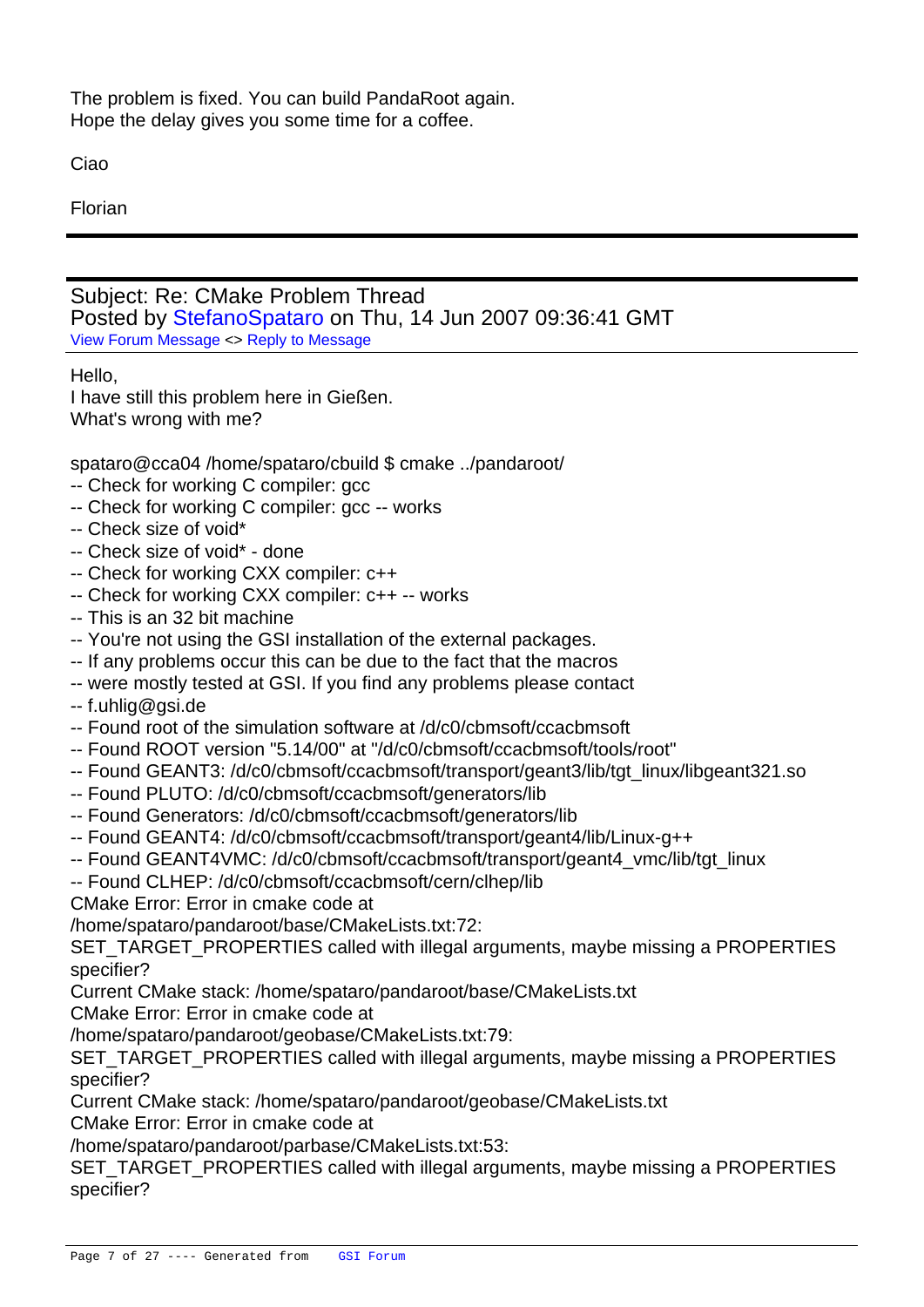Current CMake stack: /home/spataro/pandaroot/parbase/CMakeLists.txt CMake Error: Error in cmake code at /home/spataro/pandaroot/generators/CMakeLists.txt:49: SET\_TARGET\_PROPERTIES called with illegal arguments, maybe missing a PROPERTIES specifier? Current CMake stack: /home/spataro/pandaroot/generators/CMakeLists.txt CMake Error: Error in cmake code at /home/spataro/pandaroot/cbmg4/CMakeLists.txt:43: SET\_TARGET\_PROPERTIES called with illegal arguments, maybe missing a PROPERTIES specifier? Current CMake stack: /home/spataro/pandaroot/cbmg4/CMakeLists.txt -- Configuring done spataro@cca04 /home/spataro/cbuild \$ dir total 40K

Subject: Re: CMake Problem Thread Posted by Florian Uhlig on Thu, 14 Jun 2007 10:00:29 GMT View Forum Message <> Reply to Message

Hi Stefano

[This is the same p](https://forum.gsi.de/index.php?t=rview&th=1322&goto=4485#msg_4485)ro[blem reported by](https://forum.gsi.de/index.php?t=post&reply_to=4485) Ralf yesterday. There must have been a problem with the commit. I checked and the new CMakeLists.txt was not in SVN. I uploaded the file now.

Ciao

Florian

Subject: Re: CMake Problem Thread Posted by StefanoSpataro on Thu, 14 Jun 2007 10:04:37 GMT View Forum Message <> Reply to Message

Much better now, thanks.

Ste

Subject: Re: CMake Problem Thread Posted by Florian Uhlig on Thu, 14 Jun 2007 10:07:34 GMT View Forum Message <> Reply to Message

Now i can have a light-hearted lunch.

[Ciao](https://forum.gsi.de/index.php?t=rview&th=1322&goto=4487#msg_4487)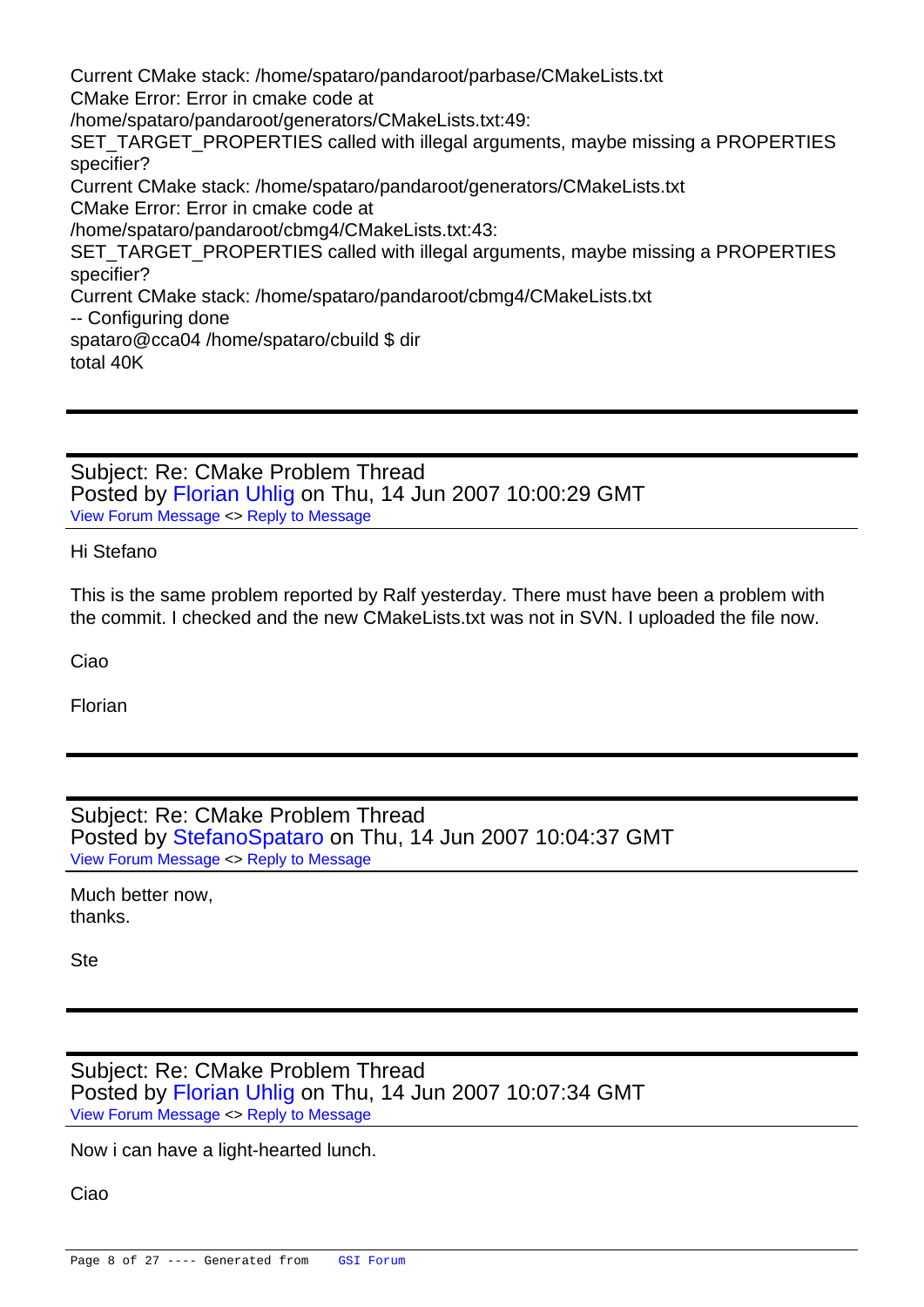Subject: Re: CMake Problem Thread Posted by Florian Nebel on Mon, 16 Jul 2007 10:48:06 GMT View Forum Message <> Reply to Message

Hi Guys,

[I did the SVN Upda](https://forum.gsi.de/index.php?t=rview&th=1322&goto=4673#msg_4673)te [to revision 111](https://forum.gsi.de/index.php?t=post&reply_to=4673)2 today morning and tried my luck with cmake - for the first time. I followed the steps suggested by Ralf Kliemt in his "Using Cmake" Thread.

After running SetEnv.sh and creating the cbuild directory I got the following error during the cmake process:

dallas \$ cd cbuild/

dallas \$ cmake ../pandaroot/

- -- Check for working C compiler: /usr/bin/gcc
- -- Check for working C compiler: /usr/bin/gcc -- works
- -- Check size of void\*
- -- Check size of void\* done
- -- Check for working CXX compiler: /usr/bin/c++

-- Check for working CXX compiler: /usr/bin/c++ -- works

CMake Error: Error in cmake code at

/home/knucl/FAIRroot/PANDAroot/pandaroot/CMakeLists.txt:21:

INCLUDE Could not find include file: CbmMacros

Current CMake stack:

/home/knucl/FAIRroot/PANDAroot/pandaroot/CMakeLists.txt;/usr/share/cmake /Modules/CMakeCInformation.cmake;/usr/share/cmake/Modules/CMakeCXXInform ation.cmake;/home/knucl/FAIRroot/PANDAroot/pandaroot/CbmMacros CMake Error: Error in cmake code at /home/knucl/FAIRroot/PANDAroot/pandaroot/CMakeLists.txt:22: INCLUDE Could not find include file: WriteConfigFile Current CMake stack: /home/knucl/FAIRroot/PANDAroot/pandaroot/CMakeLists.txt;/usr/share/cmake /Modules/CMakeCInformation.cmake;/usr/share/cmake/Modules/CMakeCXXInform ation.cmake;/home/knucl/FAIRroot/PANDAroot/pandaroot/CbmMacros;/home/knu cl/FAIRroot/PANDAroot/pandaroot/WriteConfigFile CMake Error: Error in cmake code at /home/knucl/FAIRroot/PANDAroot/pandaroot/CMakeLists.txt:27: Unknown CMake command "CHECK\_OUT\_OF\_SOURCE\_BUILD". -- Configuring done dallas \$

C-Make version is: 2.4.5

I hope anybody can help me with this problem.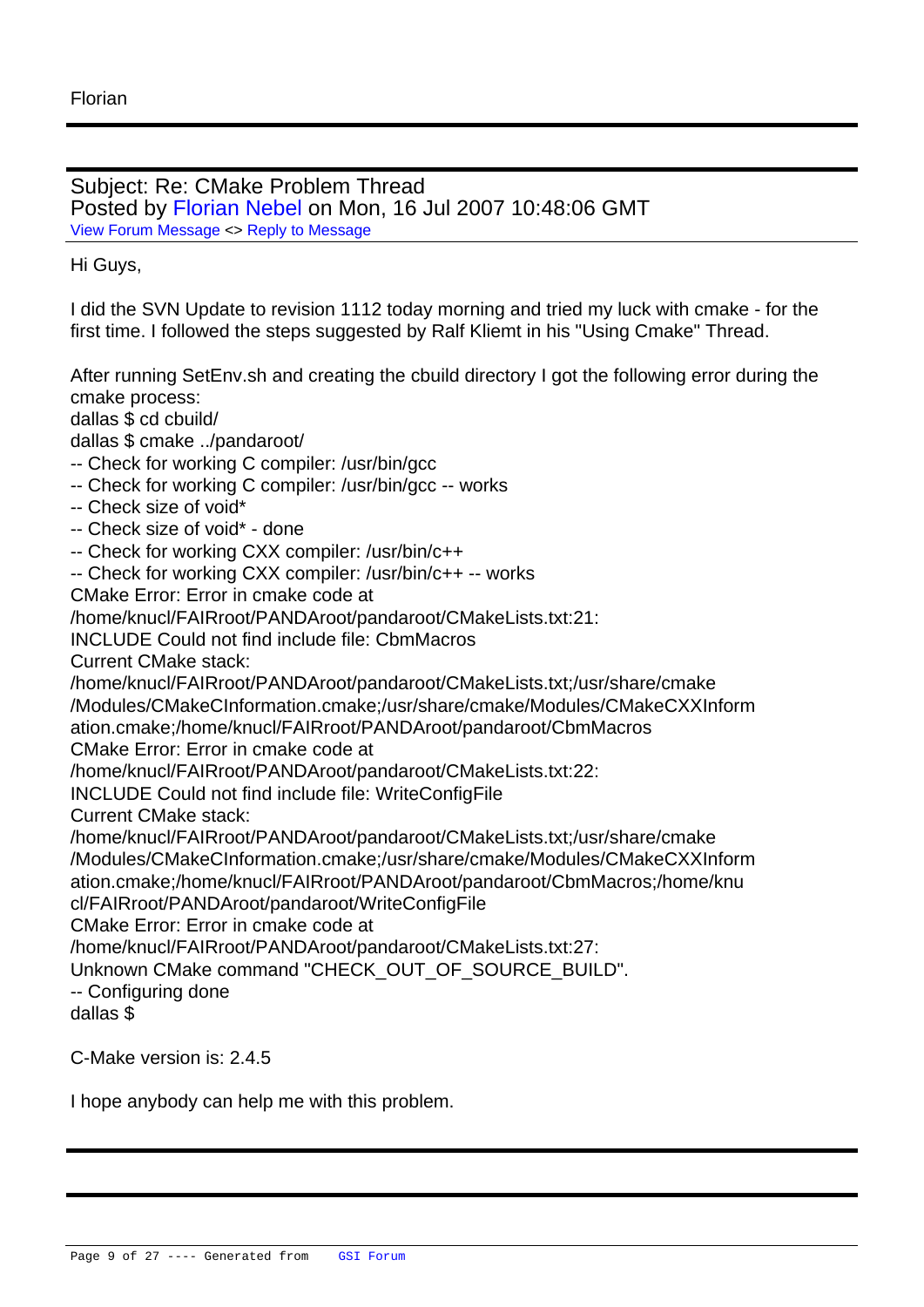Hi

[Please check if yo](https://forum.gsi.de/index.php?t=rview&th=1322&goto=4674#msg_4674)u h[ave a directory](https://forum.gsi.de/index.php?t=post&reply_to=4674) cmake/modules below the main pandaroot directory. Here you should find the necessary files.

In your case it looks like that this directory is not in your search path. I don't know why.

if you look in the main CMakeLists.txt there should be the following lines

 # where to look first for cmake modules, before \${CMAKE\_ROOT}/Modules/ # is checked set(CMAKE\_MODULE\_PATH "\${CMAKE\_SOURCE\_DIR}/cmake/modules")

 # Load some basic macros which are needed later on include(CbmMacros) include(WriteConfigFile) include(Dart)

I hope this helps.

Ciao

Florian

Subject: Re: CMake Problem Thread Posted by Florian Nebel on Mon, 16 Jul 2007 11:18:50 GMT View Forum Message <> Reply to Message

Hi Florian,

[I have found the re](https://forum.gsi.de/index.php?t=rview&th=1322&goto=4675#msg_4675)qu[ired entries in C](https://forum.gsi.de/index.php?t=post&reply_to=4675)MakeList.txt but not the mentioned directory cmake/modules.

Any hints how I can resolve this problem?

Greetings.

Subject: Re: CMake Problem Thread Posted by Florian Uhlig on Mon, 16 Jul 2007 11:29:24 GMT View Forum Message <> Reply to Message

Hi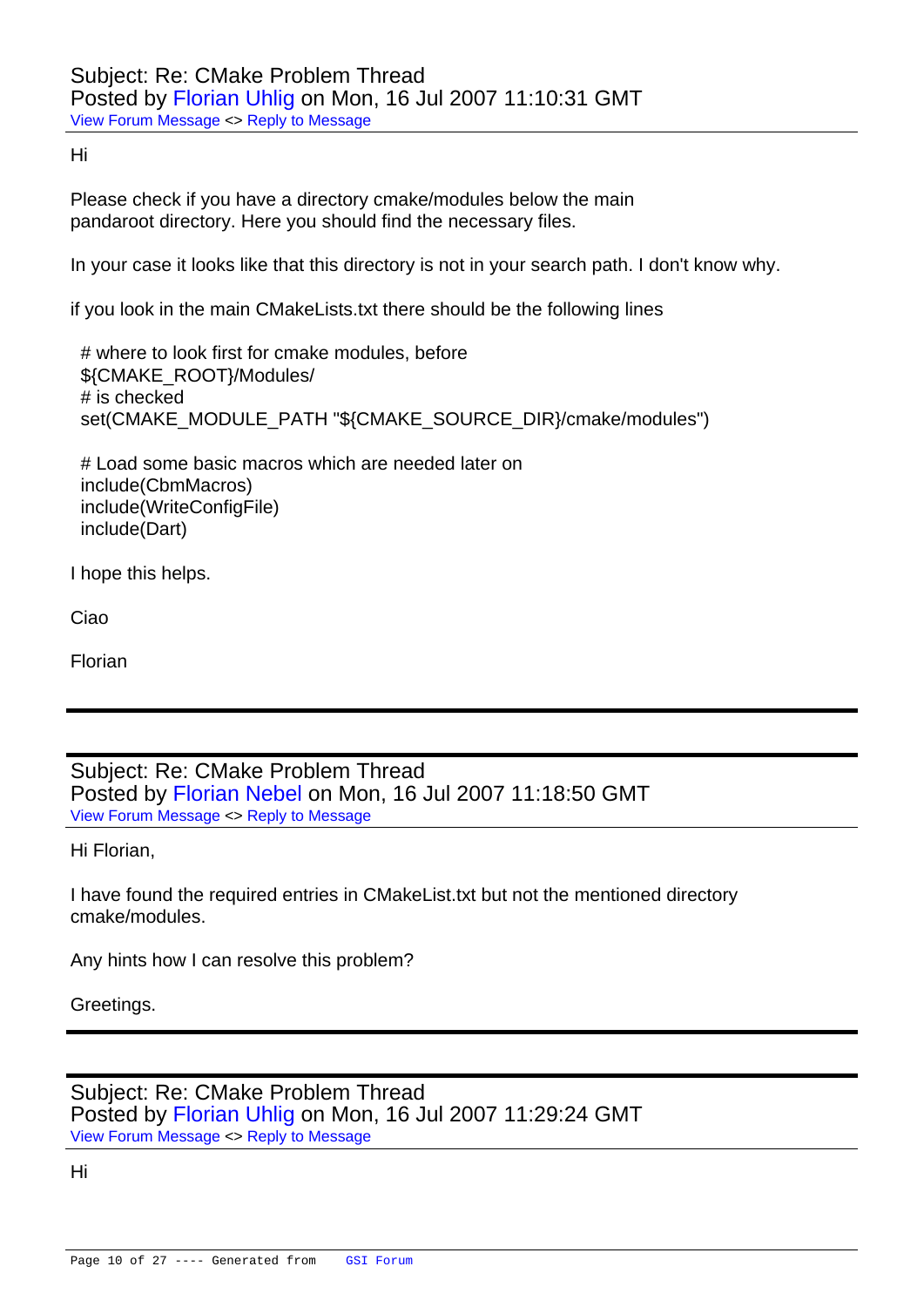I think something went wrong with your checkout from SVN. Did you create a new directory or did you update a existing directory?

Please go to the main source directory. and try

svn update

The last line of the update should be something like

Updated to revision 1114

where 1114 is the revision number and may differ. If the last line differs and you update a existing local working directory then there is probably a conflict which SVN could not resolve. In this case svn stops and tells you that there is a conflicting file and you have to first solve this conflict.

Ciao

Florian

Subject: Re: CMake Problem Thread Posted by Florian Nebel on Mon, 16 Jul 2007 11:57:48 GMT View Forum Message <> Reply to Message

Hi,

[fortunately I still ha](https://forum.gsi.de/index.php?t=rview&th=1322&goto=4678#msg_4678)ve [the svn output](https://forum.gsi.de/index.php?t=post&reply_to=4678) in my shell buffer: dallas \$ pwd /home/knucl/FAIRroot/PANDAroot

dallas \$ svn co https://subversion.gsi.de/fairroot/pandaroot

- U pandaroot/stt/CbmStt.cxx
- U pandaroot/stt/CbmSttHitProducerIdeal.cxx

Fetching external item into 'pandaroot/base' Checked out external at revision 1114.

Fetching external item into 'pandaroot/cbmg4' Checked out external at revision 1114.

Fetching external item into 'pandaroot/config' svn: 'pandaroot/config' is not a working copy dallas \$

dallas \$ ls build cbuild pandaroot

The output looks like my everyday svn output and therefore I do not think that there is a svn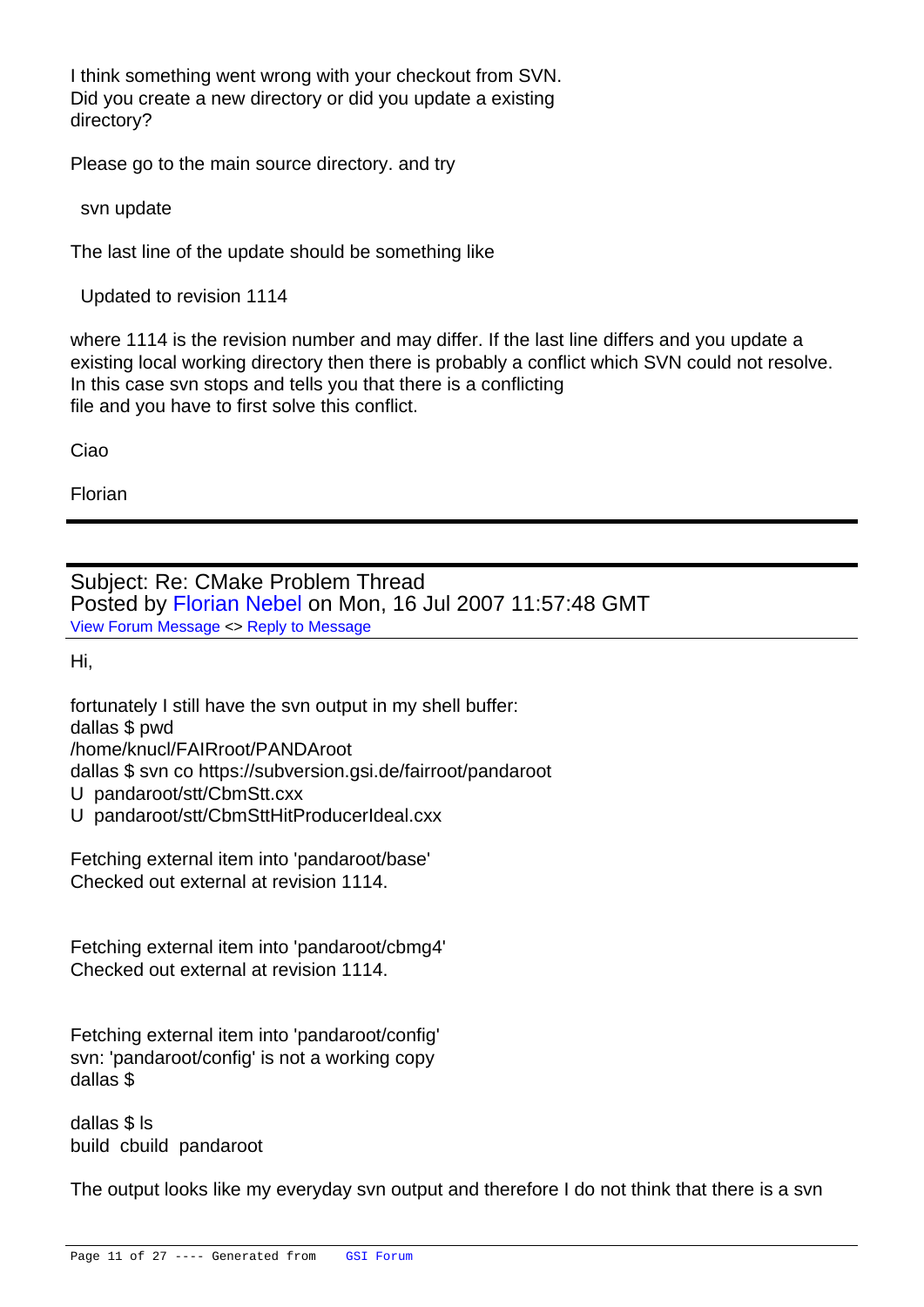Subject: Re: CMake Problem Thread Posted by Florian Uhlig on Mon, 16 Jul 2007 12:07:35 GMT View Forum Message <> Reply to Message

Hi

[For me it looks like](https://forum.gsi.de/index.php?t=rview&th=1322&goto=4679#msg_4679) y[our svn did not u](https://forum.gsi.de/index.php?t=post&reply_to=4679)pdate to the end. Your last line shows some problem

 Fetching external item into 'pandaroot/config' svn: 'pandaroot/config' is not a working copy

After this error svn stops working. In my case after the config directory there are more dierectories to come

 Fetching external item into 'config' Updated external to revision 1114. Fetching external item into 'generators' Updated external to revision 1114. Fetching external item into 'geobase' Updated external to revision 1114. Fetching external item into 'm4' Updated external to revision 1114. Fetching external item into 'ora' Updated external to revision 1114. Fetching external item into 'parbase' Updated external to revision 1114. Fetching external item into 'cmake' Updated external to revision 1114. Updated to revision 1114.

As you can see you miss with your update several directories including the cmake directory. The important check is that the last line of your update is

Updated to revision 1114

or whatever revision number. You should delete or at least rename the config directory. I think this is a leftover from auomake, so this should be a safe operation. After this you should do an svn update again.

Ciao

Florian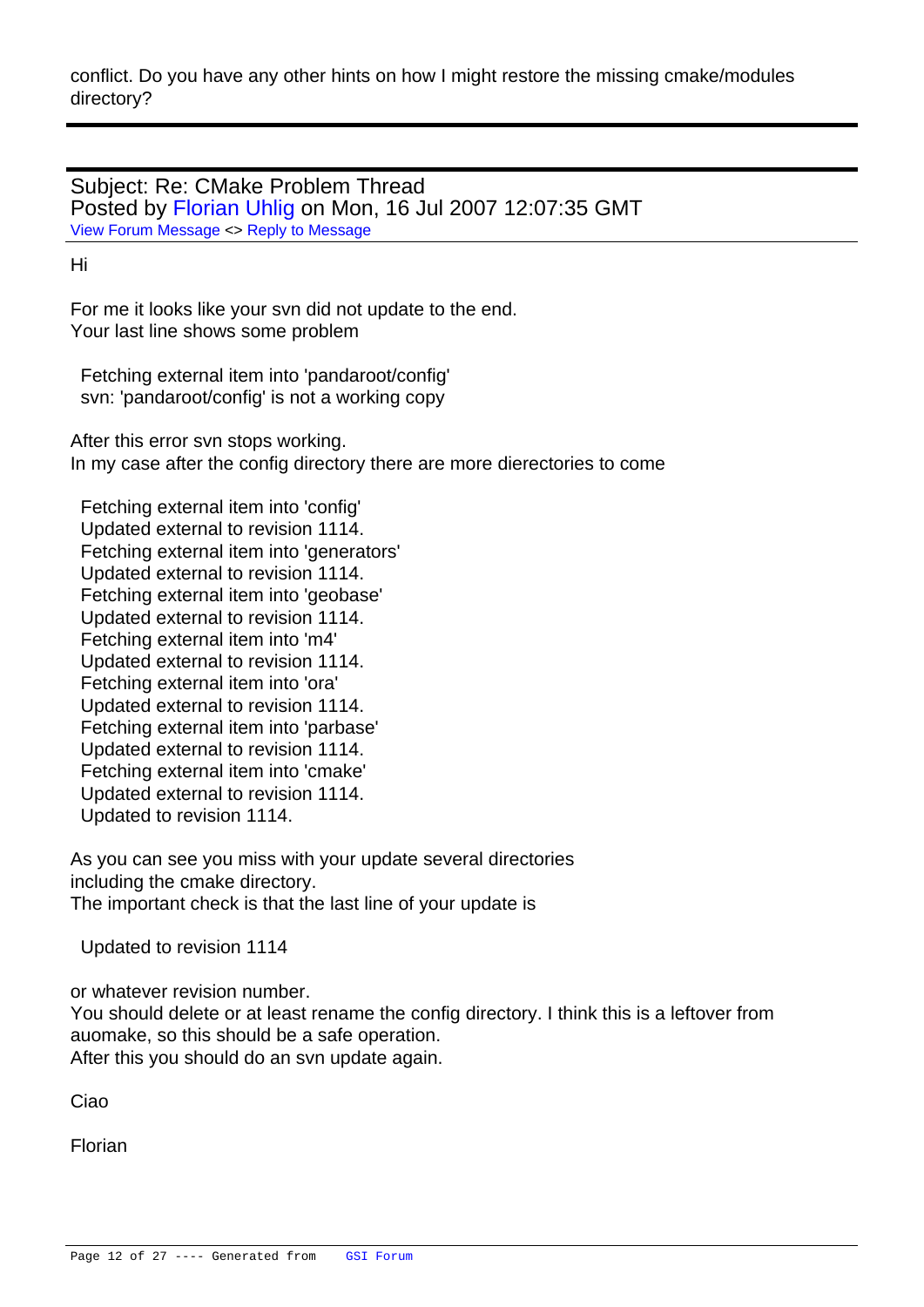Subject: Re: CMake Problem Thread Posted by Florian Nebel on Wed, 18 Jul 2007 06:57:59 GMT View Forum Message <> Reply to Message

Deleting the config directory worked. Thanks a lot.

Subject: Re: CMake Problem Thread Posted by Ralf Kliemt on Wed, 18 Jul 2007 16:16:06 GMT View Forum Message <> Reply to Message

Hi Florian,

[In the global Cmak](https://forum.gsi.de/index.php?t=rview&th=1322&goto=4700#msg_4700)eL[ists.txt is the tra](https://forum.gsi.de/index.php?t=post&reply_to=4700)ckbase package missing. Could you please add it? I don't have the right to commit this.

Greetings from Dresden, Ralf.

Subject: Re: CMake Problem Thread Posted by Florian Uhlig on Thu, 19 Jul 2007 06:43:01 GMT View Forum Message <> Reply to Message

Hi Ralf

[Done. I added the](https://forum.gsi.de/index.php?t=rview&th=1322&goto=4701#msg_4701) tra[ckbase director](https://forum.gsi.de/index.php?t=post&reply_to=4701)y. I also added the geane directory to the list.

Ciao

Florian

Subject: Re: CMake Problem Thread Posted by Andrea Fontana on Thu, 19 Jul 2007 07:46:07 GMT View Forum Message <> Reply to Message

Hi Florian,

 before [putting geane in the](https://forum.gsi.de/index.php?t=usrinfo&id=1001) automatic CMakeLists.txt, perhaps it is better to wait until [CERN updates the](https://forum.gsi.de/index.php?t=rview&th=1322&goto=4702#msg_4702) T[Geant3.h/cxx cla](https://forum.gsi.de/index.php?t=post&reply_to=4702)ss. Otherwise the method GetClose() which is not present in the current geant3 distribution will cause a compilation error.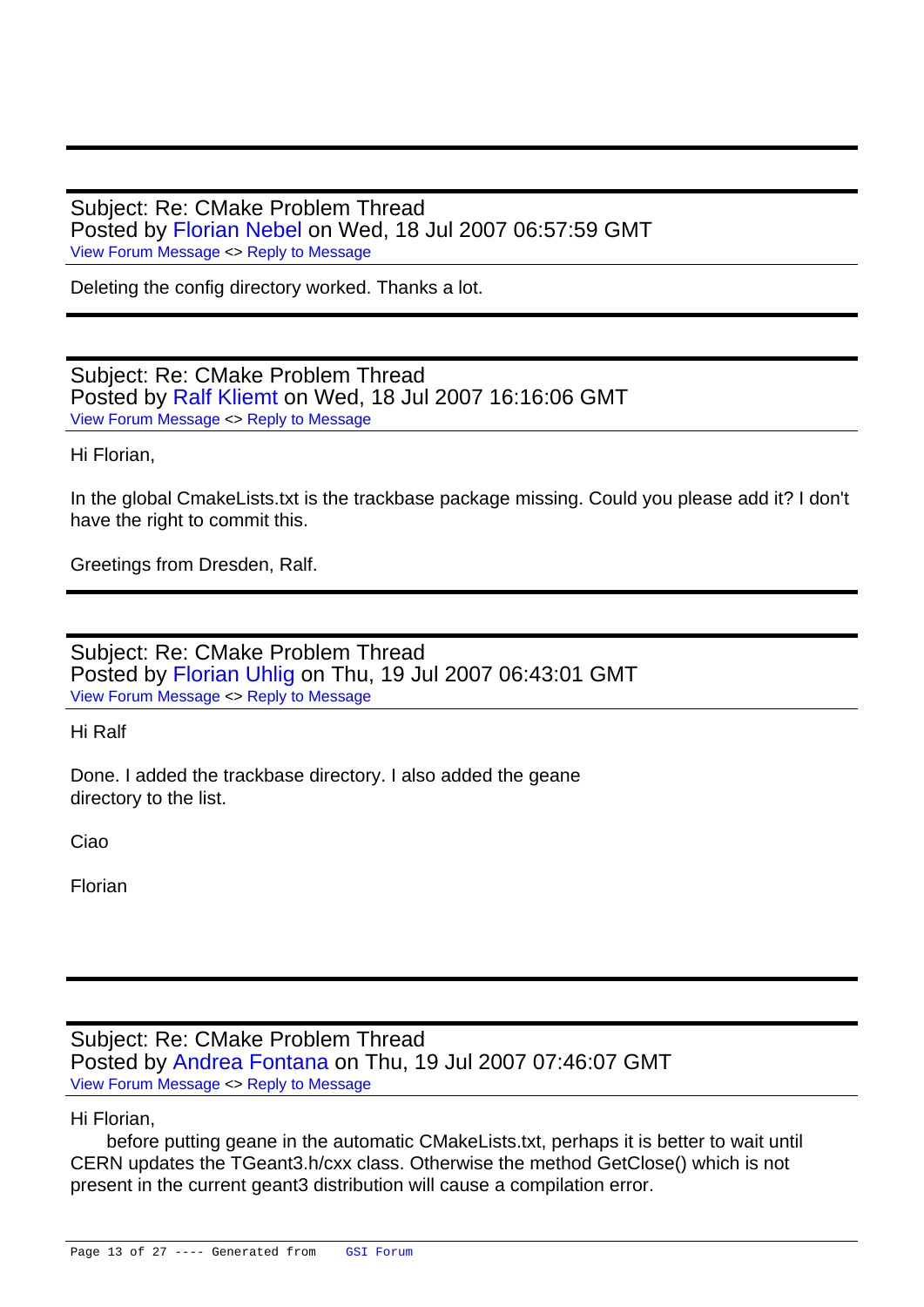Subject: Re: CMake Problem Thread Posted by Florian Uhlig on Thu, 19 Jul 2007 09:12:56 GMT View Forum Message <> Reply to Message

Hi Andrea

[I will remove it aga](https://forum.gsi.de/index.php?t=rview&th=1322&goto=4705#msg_4705)in.

Ciao

Florian

Subject: Re: CMake Problem Thread Posted by StefanoSpataro on Thu, 19 Jul 2007 09:13:39 GMT View Forum Message <> Reply to Message

Does it mean that the geane package works only with the latest virtualMC release, thus that we need new e[xternal package?](https://forum.gsi.de/index.php?t=usrinfo&id=306)

Subject: Re: CMake Problem Thread Posted by Andrea Fontana on Thu, 19 Jul 2007 10:23:43 GMT View Forum Message <> Reply to Message

Yes, I confirm this. We have to wait until CERN releases our patch.

Andrea

Subject: Re: CMake Problem Thread Posted by Florian Nebel on Tue, 31 Jul 2007 15:13:27 GMT View Forum Message <> Reply to Message

Hi guys,

[I have a funny c-m](https://forum.gsi.de/index.php?t=rview&th=1322&goto=4768#msg_4768)ak[e linker error. Ac](https://forum.gsi.de/index.php?t=post&reply_to=4768)tually I have a lot of them, therefore I limit myself to the posting of one, representative example:

 CMakeFiles/recotasks.dir/demo/ClusterAnalysisTask.o(.data+0x28):/home/kn ucl/FAIRroot/cbmsoft/tools/root/include/TObjArray.h:55: multiple definition of `n'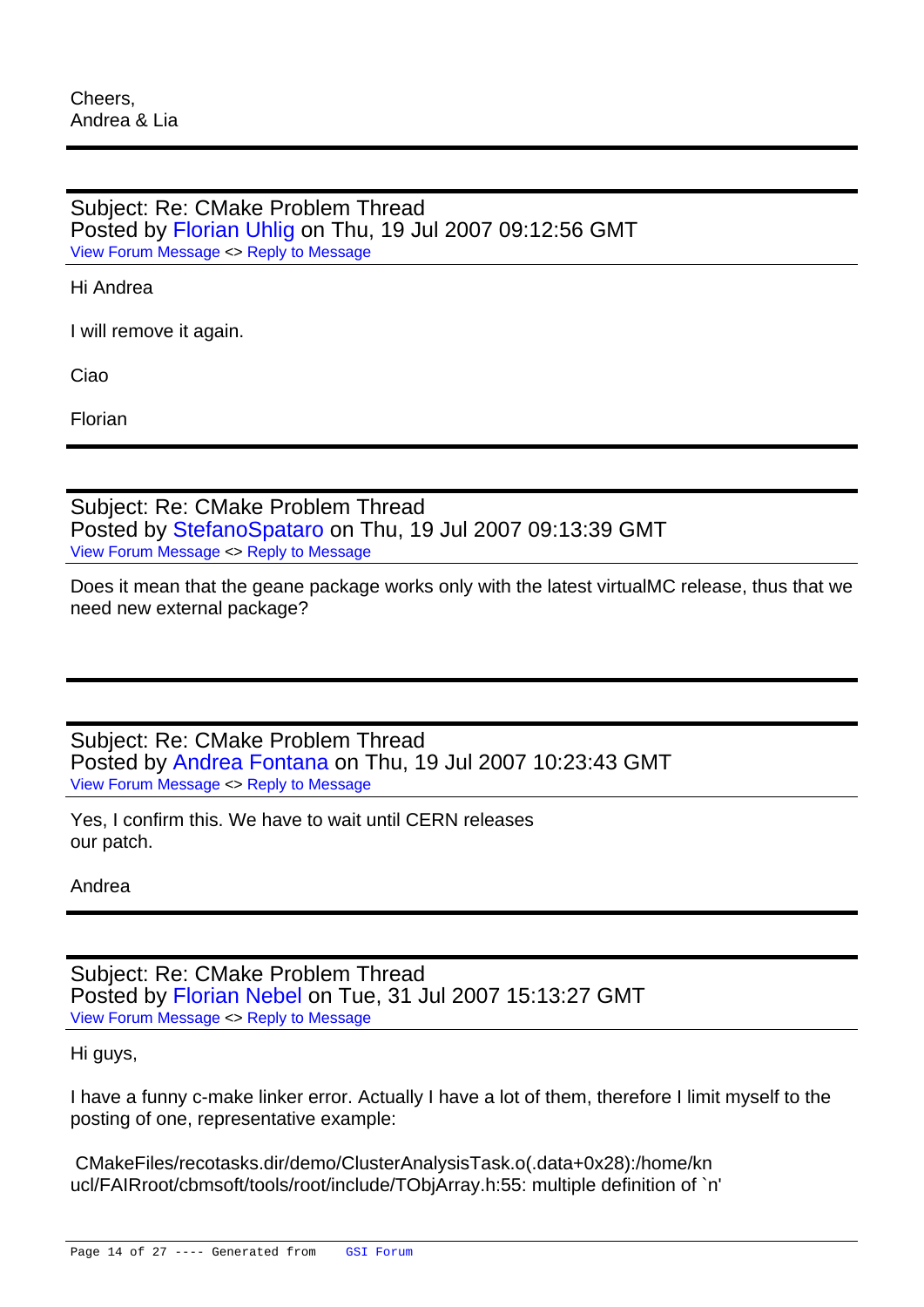CMakeFiles/recotasks.dir/demo/PrintTask.o(.data+0x28):/home/knucl/FAIRro ot/cbmsoft/tools/root/include/TObjArray.h:55: first defined here

During the linking process I get about 50 errors of this type which seem rather contradictory to myself. How can the Linker at line 55 know, that "n" has multiple definitions if it is defined at line 55 for the first time? And why does the compiler not complain about this issue. All 50 errors have this contradictory statement in common. Just the header files, lines and variables differ.

I am actually compiling the same code as I used to compile previously with automake - without the funny linker errors. Therefore I figure maybe it is a c-make problem, and belongs here.

Maybe the problem is trivial, but it should be easy to solve in this case.

Thanks for your help!

Subject: Re: CMake Problem Thread Posted by Florian Uhlig on Wed, 01 Aug 2007 07:13:18 GMT View Forum Message <> Reply to Message

Hello Florian

[I have no idea whe](https://forum.gsi.de/index.php?t=rview&th=1322&goto=4770#msg_4770)re [this errors com](https://forum.gsi.de/index.php?t=post&reply_to=4770)ing from. I have never seen such errors, so i think this is no cmake problem.

Did you use seperate build directories for cmake and automake? If not you should start with a new build directory for cmake.

Did you use the SVN head version?

Ciao

Florian

Subject: Re: CMake Problem Thread Posted by Florian Nebel on Wed, 01 Aug 2007 07:28:14 GMT View Forum Message <> Reply to Message

Hi,

[while it is always n](https://forum.gsi.de/index.php?t=rview&th=1322&goto=4771#msg_4771)ic[e to have someth](https://forum.gsi.de/index.php?t=post&reply_to=4771)ing unique I'd rather pass in this case. Of course I have a separate cmake and automake build directory - as it was suggested in the using cmake thread.

However I have absolutely no clue what you mean if you talk about the SVN head version, therefore it is kinda hard for me to answer this question.

Nevertheless, if it is not a problem caused by cmake, what else could cause the linker process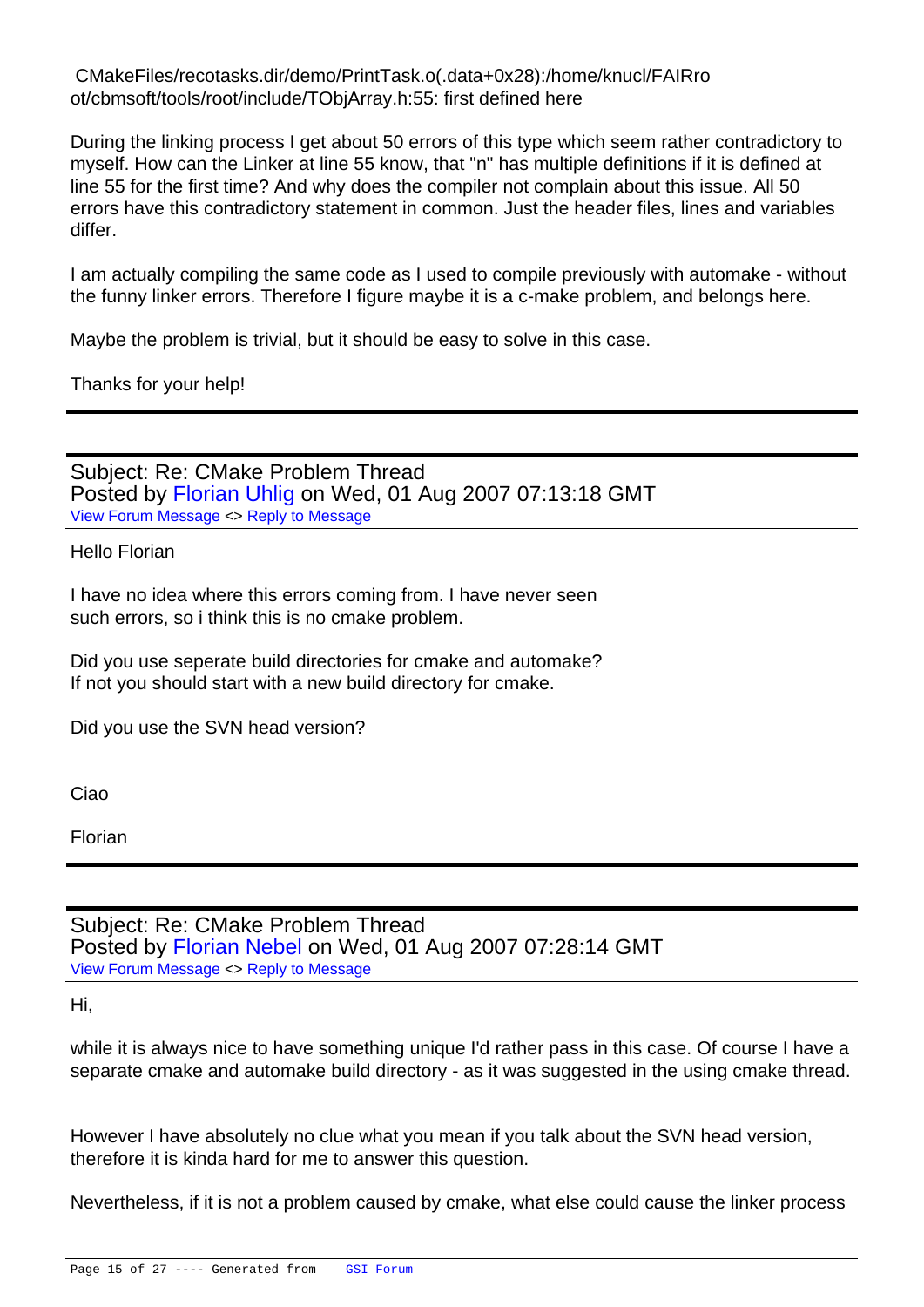to fail:

From studying the error messages and the code lines they refer to it is my impression, that the linker is ignoring function prototype definitions. E. g. if function prototype is given in line 44 and the function definition follows in 357 the linker will complain, that the function is first defined in line 357, together with the complain, that it is a multiple definition in line 357 - also I noticed that the error-message does not point to the line with the actual function definition (e. g. void ....) but to the line including the first "{" I don't know if this is a meaningless observation, but it looks rather strange to me, and it is quite annoying to have a code which does compile but not link...

Subject: Re: CMake Problem Thread Posted by Florian Uhlig on Wed, 01 Aug 2007 07:55:31 GMT View Forum Message <> Reply to Message

Hi

[If you don't know w](https://forum.gsi.de/index.php?t=rview&th=1322&goto=4772#msg_4772)h[at is the SVN he](https://forum.gsi.de/index.php?t=post&reply_to=4772)ad version than let me ask how you get your sourcecode of pandaroot? But to explain. SVN is the repository and the head version is the newest version of pandaroot in the repository. I ask the question because i don't see any problems with the head version. The head version is checked each night on several machines.

Can you create a new directory for testing and download the SVN head version of pandaroot and try to compile this version.

You get the SVN head version by

svn co https://subversion.gsi.de/fairroot/pandaroot

Please follow the the instruction in INSTALL.GSI given for the use of cmake.

Please let me know if this works or not.

Ciao

Florian

Subject: Re: CMake Problem Thread Posted by StefanoSpataro on Wed, 01 Aug 2007 08:01:50 GMT View Forum Message <> Reply to Message

P.S. I compiled yesterday the release 1\_0\_0 and it works, so I do not think it is a problem of revisions.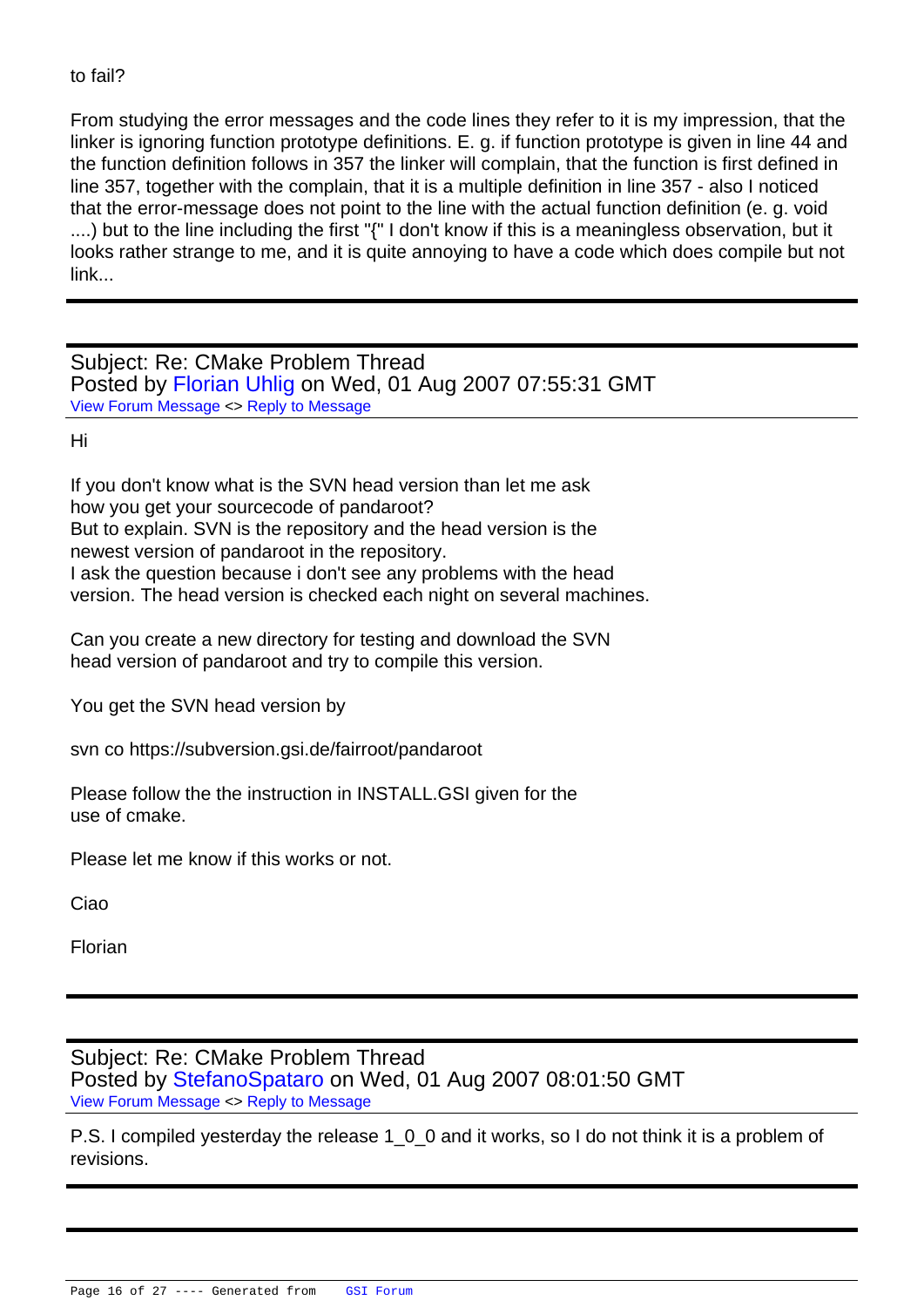Thanks a lot,

[for this completely](https://forum.gsi.de/index.php?t=rview&th=1322&goto=4774#msg_4774) no[n-sarcastic repl](https://forum.gsi.de/index.php?t=post&reply_to=4774)y. Of course I am a daily user of svn and know the program. I have also tried the default "I have no clue whats going on" solution - and updated pandaroot to the newest version.

However I have to admit that I was confused that you referred to the latest pandaroot version as svn head version. I personally would call the latest pandaroot version or pandaroot head version if you like, and the latest version of SVN, latest SVN version or SVN head version if you prefer. Now you see where the confusion came in...

In absence of better ideas I will try todays revision as well, but I agree with Stefano and do not think it is a problem with revisions.

Subject: Re: CMake Problem Thread Posted by Florian Nebel on Wed, 01 Aug 2007 08:10:44 GMT View Forum Message <> Reply to Message

Yep, no problem with revisions. Revision 11[85 fails with the s](https://forum.gsi.de/index.php?t=usrinfo&id=1025)ame errors.

Subject: Re: CMake Problem Thread Posted by StefanoSpataro on Wed, 01 Aug 2007 08:17:03 GMT View Forum Message <> Reply to Message

I tried to find this ClusterAnalysisTask in the repository but without any success. Is it in your private code[?](https://forum.gsi.de/index.php?t=usrinfo&id=306)

Can be that something in the CMakeLists.txt was messed up or missing?

Subject: Re: CMake Problem Thread Posted by Florian Nebel on Wed, 01 Aug 2007 08:25:20 GMT View Forum Message <> Reply to Message

Hi,

[yes in deed this is](https://forum.gsi.de/index.php?t=rview&th=1322&goto=4777#msg_4777) m[y private could w](https://forum.gsi.de/index.php?t=post&reply_to=4777)hich I am currently developing. I located it in the recotask/demo directory. The corresponding CMakeList.txt file reads as follows: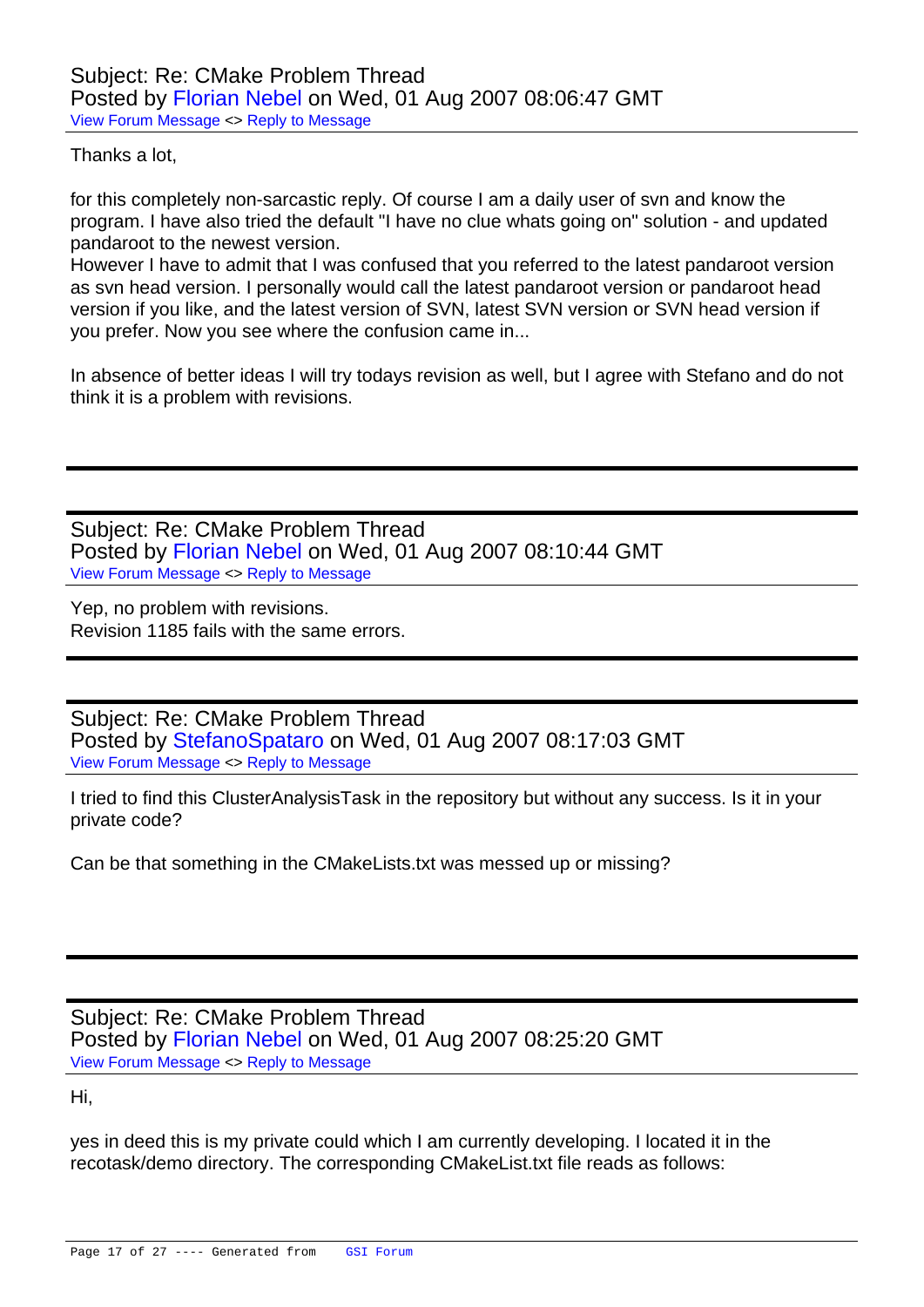$#$  Create a library called  $"$  which includes the source files  $q$ # the array .

# The extension is already found. Any number of sources could be listed here.

set(INCLUDE\_DIRECTORIES \${ROOT\_INCLUDE\_DIR} \${CLHEP\_INCLUDE\_DIR} \${CMAKE\_SOURCE\_DIR}/geobase \${CMAKE\_SOURCE\_DIR}/parbase \${CMAKE\_SOURCE\_DIR}/base \${CMAKE\_SOURCE\_DIR}/field \${CMAKE\_SOURCE\_DIR}/mcstack \${CMAKE\_SOURCE\_DIR}/passive \${CMAKE\_SOURCE\_DIR}/mvd \${CMAKE\_SOURCE\_DIR}/mvd/tst \${CMAKE\_SOURCE\_DIR}/genfit \${CMAKE\_SOURCE\_DIR}/tpc \${CMAKE\_SOURCE\_DIR}/tpc/tpcreco \${CMAKE\_SOURCE\_DIR}/tpcreco \${CMAKE\_SOURCE\_DIR}/recotasks \${CMAKE\_SOURCE\_DIR}/recotasks/demo )

include\_directories(  $$$ {INCLUDE\_DIRECTORIES})

set(LINK\_DIRECTORIES \${ROOT\_LIBRARY\_DIR} )

link\_directories( \${LINK\_DIRECTORIES})

set(RECOTASKS\_SRCS CbmFieldAdaptor.cxx demo/DemoRecoHit.cxx demo/DemoPatternRecoTask.cxx demo/DemoKalmanTask.cxx demo/PrintTask.cxx demo/MCAnalysisTask.cxx demo/ClusterAnalysisTask.cxx KalmanTask.cxx TrackVisTask.cxx TrackFitStat.cxx TrackFitStatTask.cxx ../tpc/tpcreco/TpcPlanarRecoHit.cxx )

# fill list of header files from list of source files # by exchanging the file extension CHANGE\_FILE\_EXTENSION(\*.cxx \*.h RECOTASKS\_HEADERS "\${RECOTASKS\_SRCS}")

set(RECOTASKS\_LINKDEF recotasksLinkDef.h) set(RECOTASKS\_DICTIONARY \${CMAKE\_CURRENT\_BINARY\_DIR}/recotasksDict.cxx)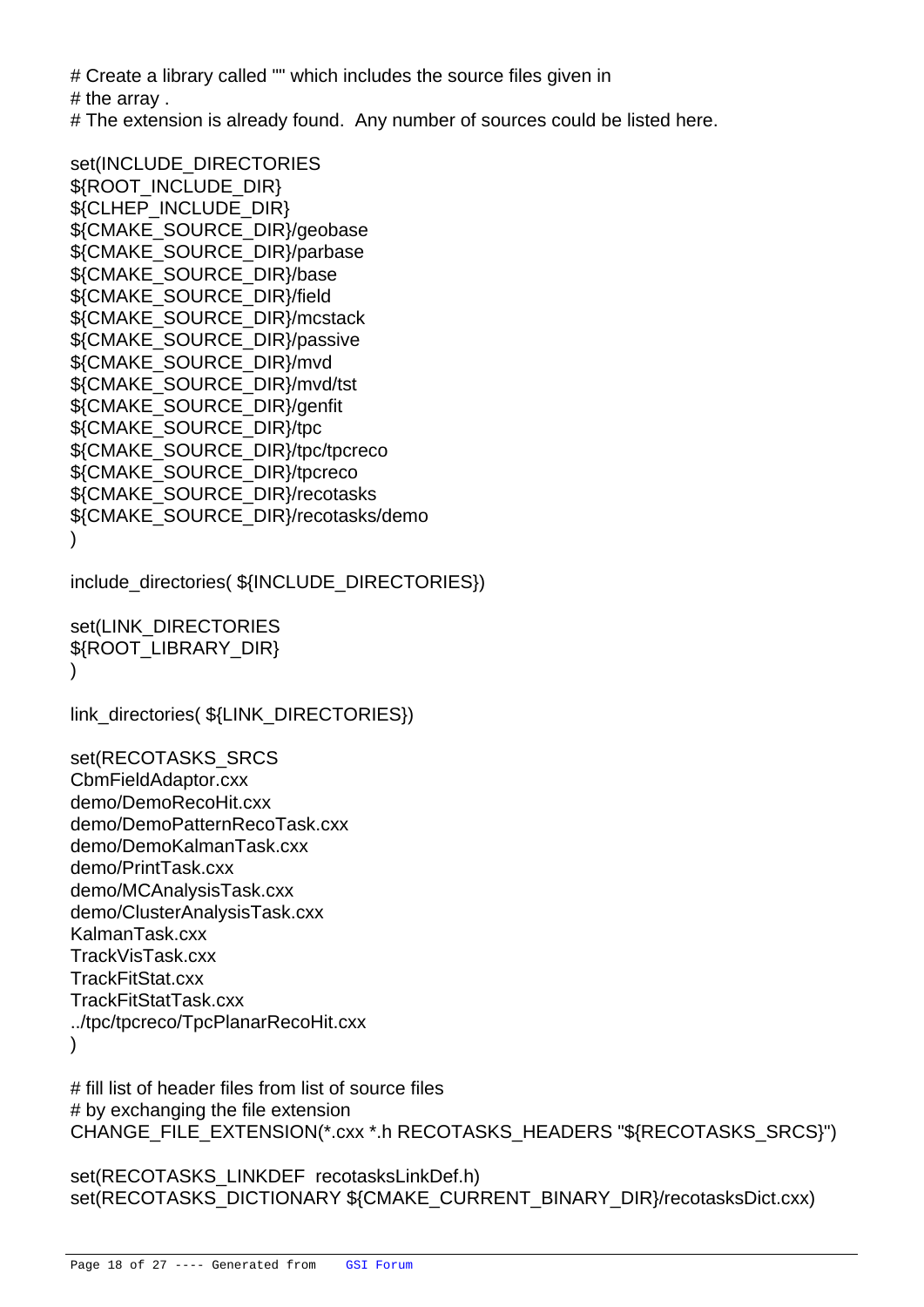ROOT\_GENERATE\_DICTIONARY("\${RECOTASKS\_HEADERS}" "\${RECOTASKS\_LINKDEF}" "\${RECOTASKS\_DICTIONARY}" "\${INCLUDE\_DIRECTORIES}")

SET(RECOTASKS\_SRCS \${RECOTASKS\_SRCS} \${RECOTASKS\_DICTIONARY})

add\_library(recotasks SHARED \${RECOTASKS\_SRCS}) target\_link\_libraries(recotasks \${ROOT\_LIBRARIES}) set\_target\_properties(recotasks PROPERTIES VERSION 0.0.1 SOVERSION 0 )

################ install ################### install(TARGETS recotasks DESTINATION \${CMAKE\_BINARY\_DIR}/lib)

The lines: demo/PrintTask.cxx demo/MCAnalysisTask.cxx demo/ClusterAnalysisTask.cxx

and

../tpc/tpcreco/TpcPlanarRecoHit.cxx

have been added by myself. The first three tasks have been developed by myself, the first two compiled well with automake and cmake. The third task is extremely similar to the second task just using another root file as input, and includes some minor modifications on variable names which are in no relation with the produced errors.

The last line was necessary to resolve the dynamic link error:

dlopen error: /home/knucl/FAIRroot/PANDAroot/cbuild/lib/librecotasks.so: undefined symbol: \_ZTI16TpcPlanarRecoHit Load Error: Failed to load Dynamic link library /home/knucl/FAIRroot/PANDAroot/cbuild/lib/librecotasks.so

Maybe this is related to the problem at hand?

Subject: Re: CMake Problem Thread Posted by Florian Uhlig on Wed, 01 Aug 2007 08:36:47 GMT View Forum Message <> Reply to Message

Hi Florian

[Maybe this is the p](https://forum.gsi.de/index.php?t=rview&th=1322&goto=4778#msg_4778)ro[blem. Can you p](https://forum.gsi.de/index.php?t=post&reply_to=4778)lease try to compile your stuff without ../tpc/tpcreco/TpcPlanarRecoHit.cxx . I only want to know if it then compiles and links or not.

Ciao

Florian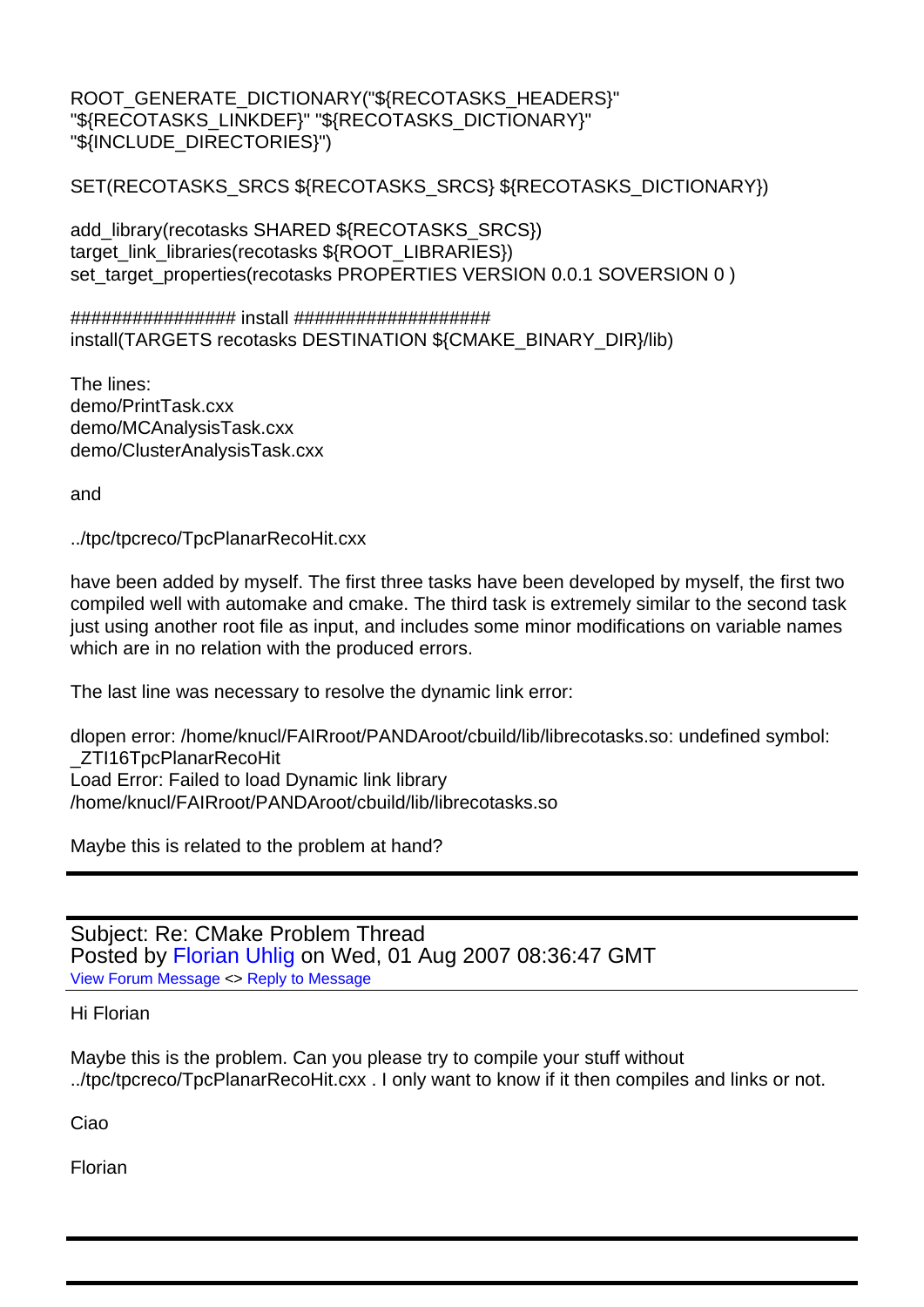Hi,

[nice Idea - I just tri](https://forum.gsi.de/index.php?t=rview&th=1322&goto=4779#msg_4779)ed [to compile with](https://forum.gsi.de/index.php?t=post&reply_to=4779)out the line in question. However, the error remains unchanged.

Subject: Re: CMake Problem Thread Posted by Ralf Kliemt on Wed, 01 Aug 2007 08:47:50 GMT View Forum Message <> Reply to Message

Hi Florian,

[Do you have adde](https://forum.gsi.de/index.php?t=rview&th=1322&goto=4780#msg_4780)d y[our classes to t](https://forum.gsi.de/index.php?t=post&reply_to=4780)he linkdef? Maybe it's a stupid question. If you like to, you might send me your code and I'll try my best...

Ciao, Ralf.

Subject: Re: CMake Problem Thread Posted by Ralf Kliemt on Thu, 02 Aug 2007 15:37:10 GMT View Forum Message <> Reply to Message

Hi Florian,

[In your update 119](https://forum.gsi.de/index.php?t=rview&th=1322&goto=4811#msg_4811)7 [of the pandaroo](https://forum.gsi.de/index.php?t=post&reply_to=4811)t/Dart.sh you also checked in your local path setting. This causes a problem when you run Dart.sh the second time after rev. 1197 since the pathes are not set properly. It causes even an error, because the svn tries to merge the versions and gets a conflict.

Hopefully there is some way around this, for the next update of the Dart.sh.

Ciao, Ralf.

Subject: Re: CMake Problem Thread Posted by StefanoSpataro on Thu, 02 Aug 2007 15:43:54 GMT View Forum Message <> Reply to Message

I edited the file by myself, in order to eliminate this "double" status. Probably ev[erybody has to do t](https://forum.gsi.de/index.php?t=usrinfo&id=306)he same.

Subject: Re: CMake Problem Thread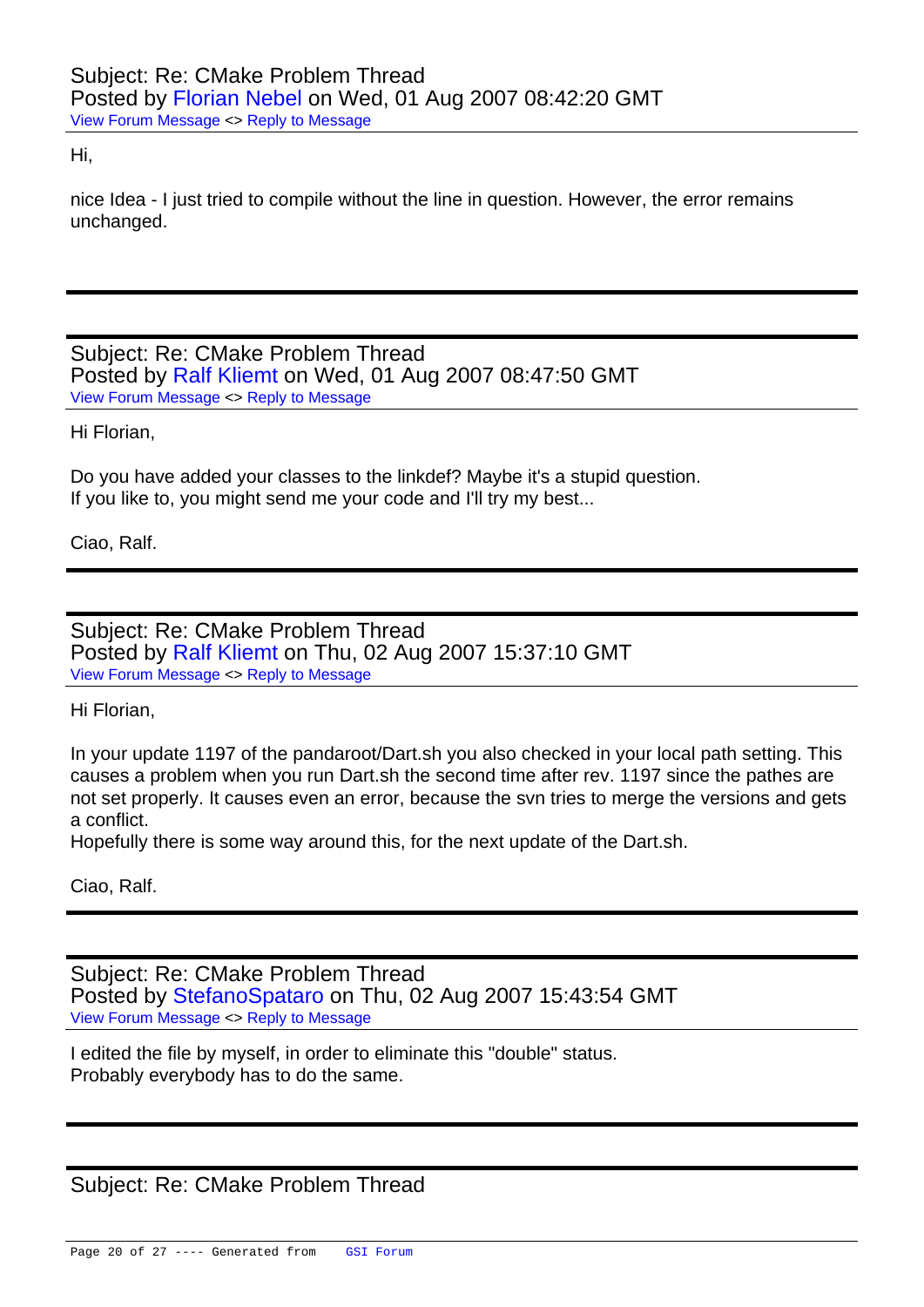#### Hi Ralf

[Thanks for your inf](https://forum.gsi.de/index.php?t=rview&th=1322&goto=4814#msg_4814)or[mation. This wa](https://forum.gsi.de/index.php?t=post&reply_to=4814)s not planed. I commit already a new and hopefully correct version.

Ciao

Florian

Subject: Re: CMake Problem Thread Posted by Sebastian Neubert on Tue, 02 Oct 2007 10:13:50 GMT View Forum Message <> Reply to Message

Hi Florian!

[Maybe you can he](https://forum.gsi.de/index.php?t=rview&th=1322&goto=5141#msg_5141)lp [me. What did I d](https://forum.gsi.de/index.php?t=post&reply_to=5141)o wrong to create these warnings:

CMakeFiles/Makefile2:2028: warning: overriding commands for target `trackrep/CMakeFiles/trackrep.dir/all'

CMakeFiles/Makefile2:1668: warning: ignoring old commands for target `trackrep/CMakeFiles/trackrep.dir/all'

CMakeFiles/Makefile2:2038: warning: overriding commands for target `trackrep/CMakeFiles/trackrep.dir/rule'

CMakeFiles/Makefile2:1678: warning: ignoring old commands for target `trackrep/CMakeFiles/trackrep.dir/rule'

CMakeFiles/Makefile2:2047: warning: overriding commands for target `trackrep/CMakeFiles/trackrep.dir/preinstall'

CMakeFiles/Makefile2:1687: warning: ignoring old commands for target `trackrep/CMakeFiles/trackrep.dir/preinstall'

CMakeFiles/Makefile2:2054: warning: overriding commands for target `trackrep/CMakeFiles/trackrep.dir/clean'

CMakeFiles/Makefile2:1694: warning: ignoring old commands for target `trackrep/CMakeFiles/trackrep.dir/clean'

Cheers, Sebastian.

Subject: Re: CMake Problem Thread Posted by Florian Uhlig on Tue, 02 Oct 2007 13:46:47 GMT View Forum Message <> Reply to Message

### Hi Sebastin

[Did you get this er](https://forum.gsi.de/index.php?t=rview&th=1322&goto=5151#msg_5151)ror[s when runing c](https://forum.gsi.de/index.php?t=post&reply_to=5151)make or when you run make? Did you change something in the CMakeLists.txt of the trackrep directory?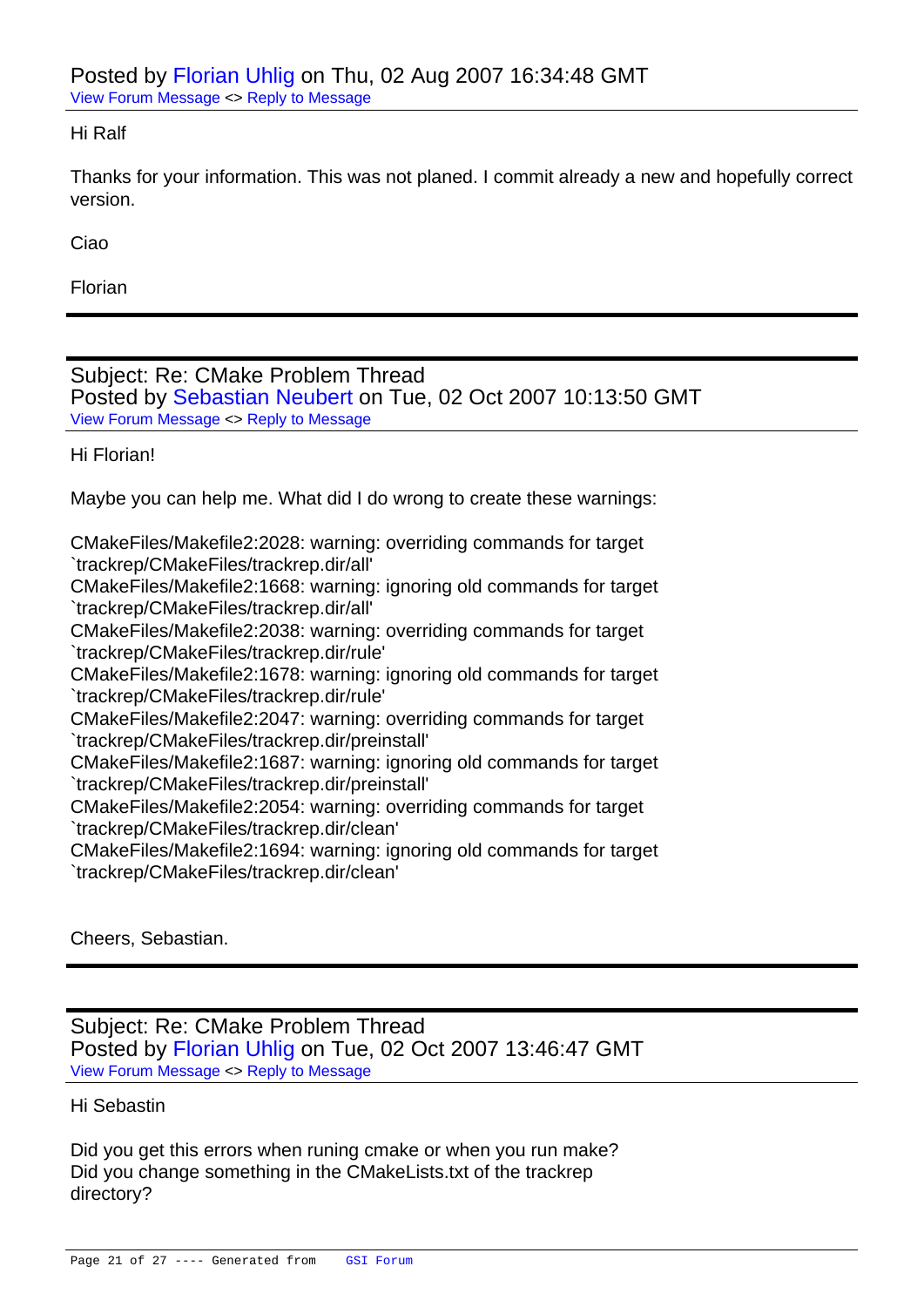Florian

Subject: Re: CMake Problem Thread Posted by Sebastian Neubert on Tue, 02 Oct 2007 14:01:39 GMT View Forum Message <> Reply to Message

Hi!

[I get it everytime I](https://forum.gsi.de/index.php?t=rview&th=1322&goto=5152#msg_5152) ru[n make](https://forum.gsi.de/index.php?t=post&reply_to=5152)  And it appeared from the beginning on when I created trackrep. It seems not to do any harm.

Sebastian.

Subject: Re: CMake Problem Thread Posted by Florian Uhlig on Tue, 02 Oct 2007 14:17:46 GMT View Forum Message <> Reply to Message

Hello Sebastian

[I think this has to d](https://forum.gsi.de/index.php?t=rview&th=1322&goto=5153#msg_5153)o [with the fact tha](https://forum.gsi.de/index.php?t=post&reply_to=5153)t you define the TRACKREP\_HEADERS two times. The first time you use

CHANGE\_FILE\_EXTENSION(\*.cxx \*.h TRACKREP\_HEADERS "\${TRACKREP\_SRCS}")

later in the file you have

set(TRACKREP\_HEADERS GeaneTrackRep.h)

Try to remove one of this lines and see what happens.

Ciao

Florian

Subject: Re: CMake Problem Thread Posted by Sebastian Neubert on Tue, 02 Oct 2007 14:36:46 GMT View Forum Message <> Reply to Message

## No change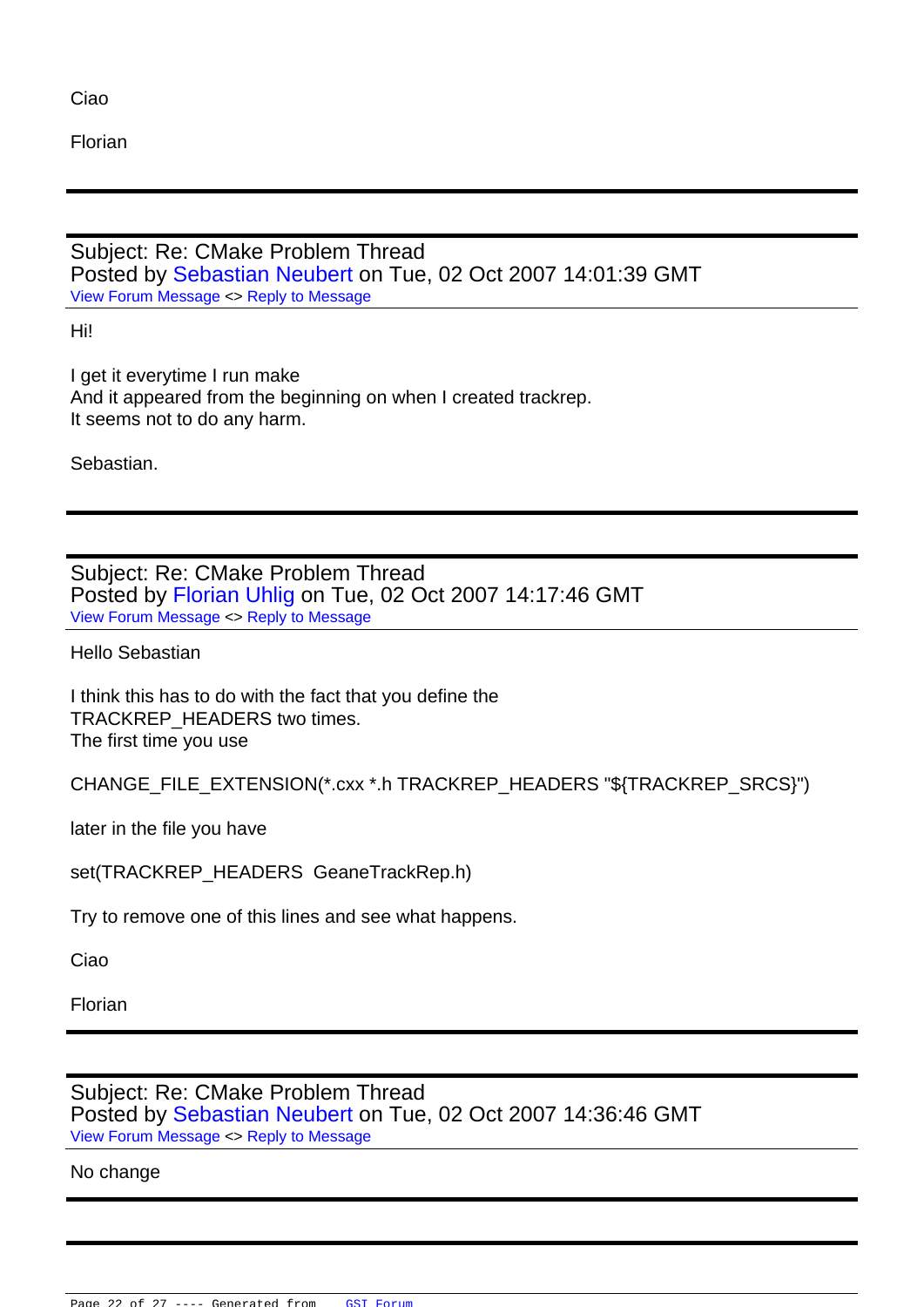Subject: Re: CMake Problem Thread Posted by Vanniarajan Suyam Jothi on Mon, 21 Jul 2008 16:46:30 GMT View Forum Message <> Reply to Message

Hello Florian,

I have th[e following GLinkDef.h file for](https://forum.gsi.de/index.php?t=usrinfo&id=1062) the Global pid directory.

// \$Id: LHETrackLinkDef.h,v 1.3 2005/02/04 16:24:01 roleg Exp \$

#ifdef \_\_CINT\_\_

#pragma link off all globals; #pragma link off all classes; #pragma link off all functions;

#pragma link C++ class PndPidCand+; #pragma link C++ class PndGeaneTrTpcTof+; #pragma link C++ class PndGeaneTrTpcIdealTof+; #pragma link C++ class PndGpidCollTask+; #pragma link C++ class MultiClassBdtTrain+; #pragma link C++ class Event+; #pragma link C++ class EvtGenTask+; #pragma link C++ class PndGpidTask+;

#endif

when I do Make install I get the Following Error

Error: link requested for unknown class PndGpidTask /home/vanni/fairsoft/pandaroot/gpid/GpidLinkDef.h:16: Warning: Error occurred during reading source files Warning: Error occurred during dictionary source generation !!!Removing /home/vanni/fairsoft/build/gpid/GpidDict.cxx /home/vanni/fairsoft/build/gpid/GpidDict.h !!! Error: /home/vanni/fairsoft/tools/root/bin/rootcint: error loading headers... make[2]: \*\*\* [gpid/GpidDict.cxx] Error 1 make[1]: \*\*\* [gpid/CMakeFiles/Gpid.dir/all] Error 2 make: \*\*\* [all] Error 2

I get this Error when ever I add a new Class. Can you help me with this? how can I solve this problem.

Regards Vanni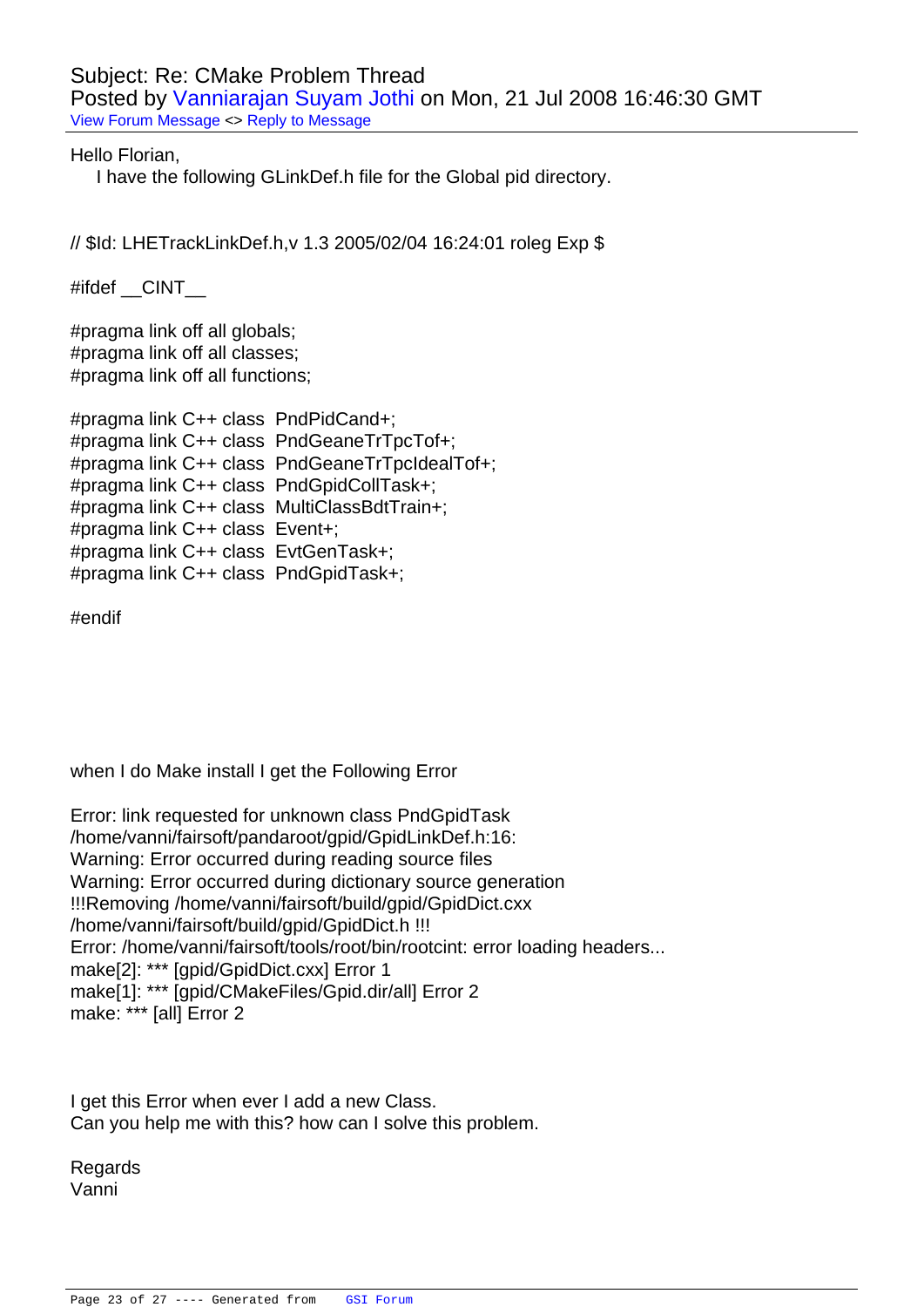Sub[ject: Re: CMake P](https://forum.gsi.de/index.php?t=getfile&id=4628)roblem Thread Posted by Mohammad Al-Turany on Mon, 21 Jul 2008 16:54:16 GMT View Forum Message <> Reply to Message

Hi Vanni,

[did you add your c](https://forum.gsi.de/index.php?t=rview&th=1322&goto=7086#msg_7086)las[s to the CMake](https://forum.gsi.de/index.php?t=post&reply_to=7086)List.txt file?

Mohammad

Subject: Re: CMake Problem Thread Posted by Vanniarajan Suyam Jothi on Mon, 21 Jul 2008 17:03:03 GMT View Forum Message <> Reply to Message

Hi Mohammad,

 [Yes I have added](https://forum.gsi.de/index.php?t=rview&th=1322&goto=7087#msg_7087) th[em in the srcs lis](https://forum.gsi.de/index.php?t=post&reply_to=7087)t. My CMakeList.txt included here

File Attachments 1) CMakeLists.txt, downloaded 213 times

Sub[ject: Re: CMake Pro](https://forum.gsi.de/index.php?t=getfile&id=4629)blem Thread Posted by Florian Uhlig on Tue, 22 Jul 2008 07:38:35 GMT View Forum Message <> Reply to Message

Hi

[Did you add the di](https://forum.gsi.de/index.php?t=rview&th=1322&goto=7090#msg_7090)rec[tory where the f](https://forum.gsi.de/index.php?t=post&reply_to=7090)ile is located to the list of link directories? Can you please send me the CMakeLists.txt file of your directory.

Ciao

Florian

Subject: Re: CMake Problem Thread Posted by Vanniarajan Suyam Jothi on Tue, 22 Jul 2008 12:26:43 GMT View Forum Message <> Reply to Message

Hi Florian,

I have [included my CMakeLists.txt w](https://forum.gsi.de/index.php?t=usrinfo&id=1062)ith the previous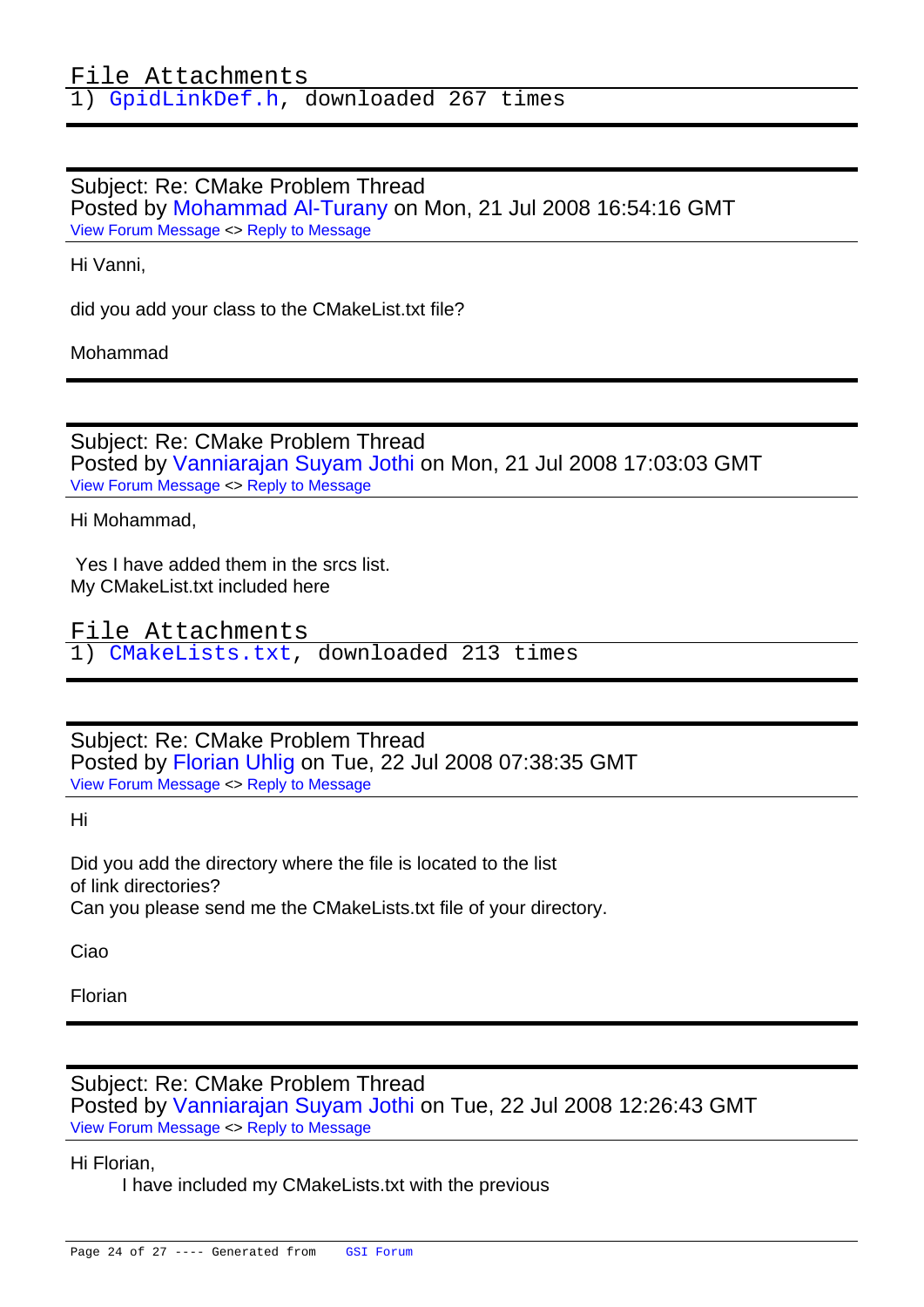Subject: Re: CMake Problem Thread Posted by Florian Uhlig on Tue, 22 Jul 2008 13:17:39 GMT View Forum Message <> Reply to Message

Hi

[Sorry, but i overloo](https://forum.gsi.de/index.php?t=rview&th=1322&goto=7101#msg_7101)ke[d the attacheme](https://forum.gsi.de/index.php?t=post&reply_to=7101)nt. For me everything looks fine. To test some things please remove the following line

#pragma link C++ class PndGpidTask+;

from your linkdef file and run the compilation again.

I wonder why there are no complaines about the other files. Could it be that there is some typo in the class name in the PndGpidTask.h file.

Ciao

Florian

Subject: Re: CMake Problem Thread Posted by Vanniarajan Suyam Jothi on Tue, 22 Jul 2008 15:09:16 GMT View Forum Message <> Reply to Message

If I remove that line, There is no such Error. It is smooth compilation.

[please tell me](https://forum.gsi.de/index.php?t=rview&th=1322&goto=7103#msg_7103)  What is that typo?

Subject: Re: CMake Problem Thread Posted by Vanniarajan Suyam Jothi on Wed, 23 Jul 2008 10:05:54 GMT View Forum Message <> Reply to Message

Hi Florian,

 I hav[e solved the problem. It was re](https://forum.gsi.de/index.php?t=usrinfo&id=1062)ally a wired one... [It was the the prob](https://forum.gsi.de/index.php?t=rview&th=1322&goto=7107#msg_7107)le[m with the includ](https://forum.gsi.de/index.php?t=post&reply_to=7107)e guard. earlier it was

#ifndef PNDGPIDTASK\_H #define PNDGPIDTASK\_H

which gave me the problem.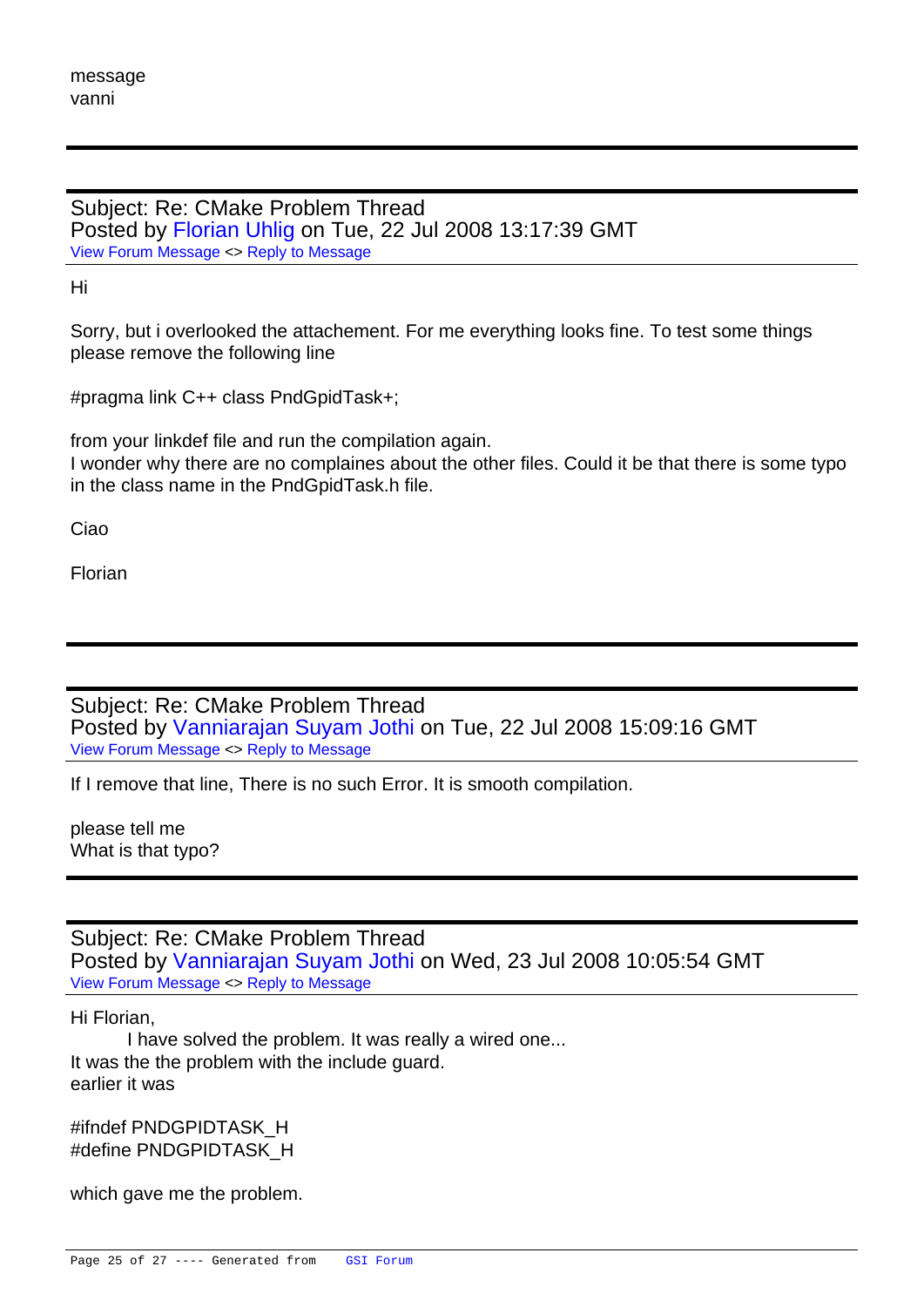now I have included one more H and made it as

#ifndef PNDGPIDTASK\_HH #define PNDGPIDTASK\_HH

now the problem is solved, But still i have no clue why it is sensitive to the H in the include guard.

cheers, vanni

Subject: Re: CMake Problem Thread Posted by Florian Uhlig on Wed, 23 Jul 2008 10:13:47 GMT View Forum Message <> Reply to Message

Hi Vanni

[I have no idea why](https://forum.gsi.de/index.php?t=rview&th=1322&goto=7108#msg_7108) th[is happens. I co](https://forum.gsi.de/index.php?t=post&reply_to=7108)uld understand this if there is a protection with the same name in one of the other files. Than you would never see the declaration of the class and you would get the error.

Ciao

Florian

Subject: Re: CMake Problem Thread Posted by Ralf Kliemt on Thu, 28 Aug 2008 13:35:38 GMT View Forum Message <> Reply to Message

Hello CMakers,

[On the dashboard](https://forum.gsi.de/index.php?t=rview&th=1322&goto=7262#msg_7262) I c[an see that the](https://forum.gsi.de/index.php?t=post&reply_to=7262) continuous build is started at each checkin to the trunk. But what puzzles me is that it does not update to the latest revision, but rater to rev. 3454. (see dashboard)

Kind regards, Ralf.

Subject: Re: CMake Problem Thread